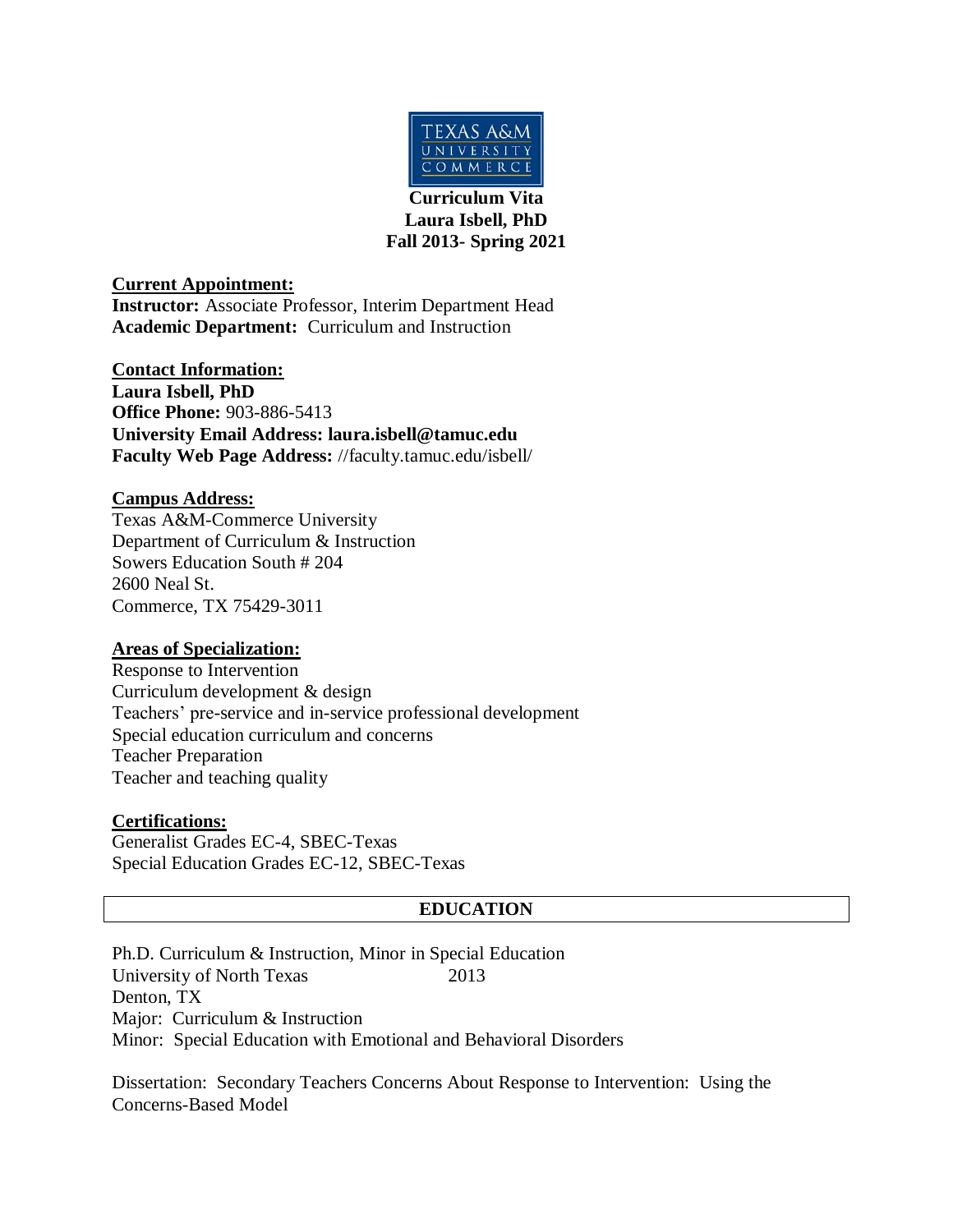| Master's of Business Administration<br>University of Texas at Dallas<br>Richardson, TX<br>Major: Business Administration<br>Minor: Strategic Management | 2007                                                                                                                                                                                                                                                                                                  |
|---------------------------------------------------------------------------------------------------------------------------------------------------------|-------------------------------------------------------------------------------------------------------------------------------------------------------------------------------------------------------------------------------------------------------------------------------------------------------|
| Master's of Business Administration- Study Abroad<br>European School of Economics<br><b>International Studies and Business Ethics</b><br>Lucca, Italy   | 2006                                                                                                                                                                                                                                                                                                  |
| <b>Bachelor of Science</b><br>University of North Texas<br>Denton, TX<br>Major: Interdisciplinary Studies                                               | 2004                                                                                                                                                                                                                                                                                                  |
|                                                                                                                                                         | EC-6 certification and EC-12 Special Education certification<br>PROFESSIONAL EXPERIENCE                                                                                                                                                                                                               |
| Spring 2021- present                                                                                                                                    | Associate Professor, Curriculum & Instruction<br>Interim Department Head, Curriculum & Instruction<br>Texas A & M-Commerce, Commerce, TX<br>Department of Curriculum & Instruction                                                                                                                    |
| Summer 2019- present                                                                                                                                    | Associate Professor, Curriculum & Instruction<br>Assistant Department Head, Curriculum & Instruction<br>Texas A & M-Commerce, Commerce, TX<br>Department of Curriculum & Instruction                                                                                                                  |
| Fall 2013-Spring 2019                                                                                                                                   | Assistant Professor, Curriculum & Instruction<br>Texas A & M-Commerce, Commerce, TX<br>Department of Curriculum & Instruction<br>Responsibilities include: teaching undergraduate teaching courses,<br>Masters curriculum $\&$ instruction course, being a liaison to interns                         |
| Fall 2009-Spring 2013                                                                                                                                   | and residents, serving on department committees, serving on<br>masters committee, attending and presenting at national and<br>regional conferences, and participating in scholarly research.<br>Graduate Assistant, Department of Teaching Education and<br>Administration, University of North Texas |
|                                                                                                                                                         | Responsibilities included: Cadre Coordinator for Pre-service                                                                                                                                                                                                                                          |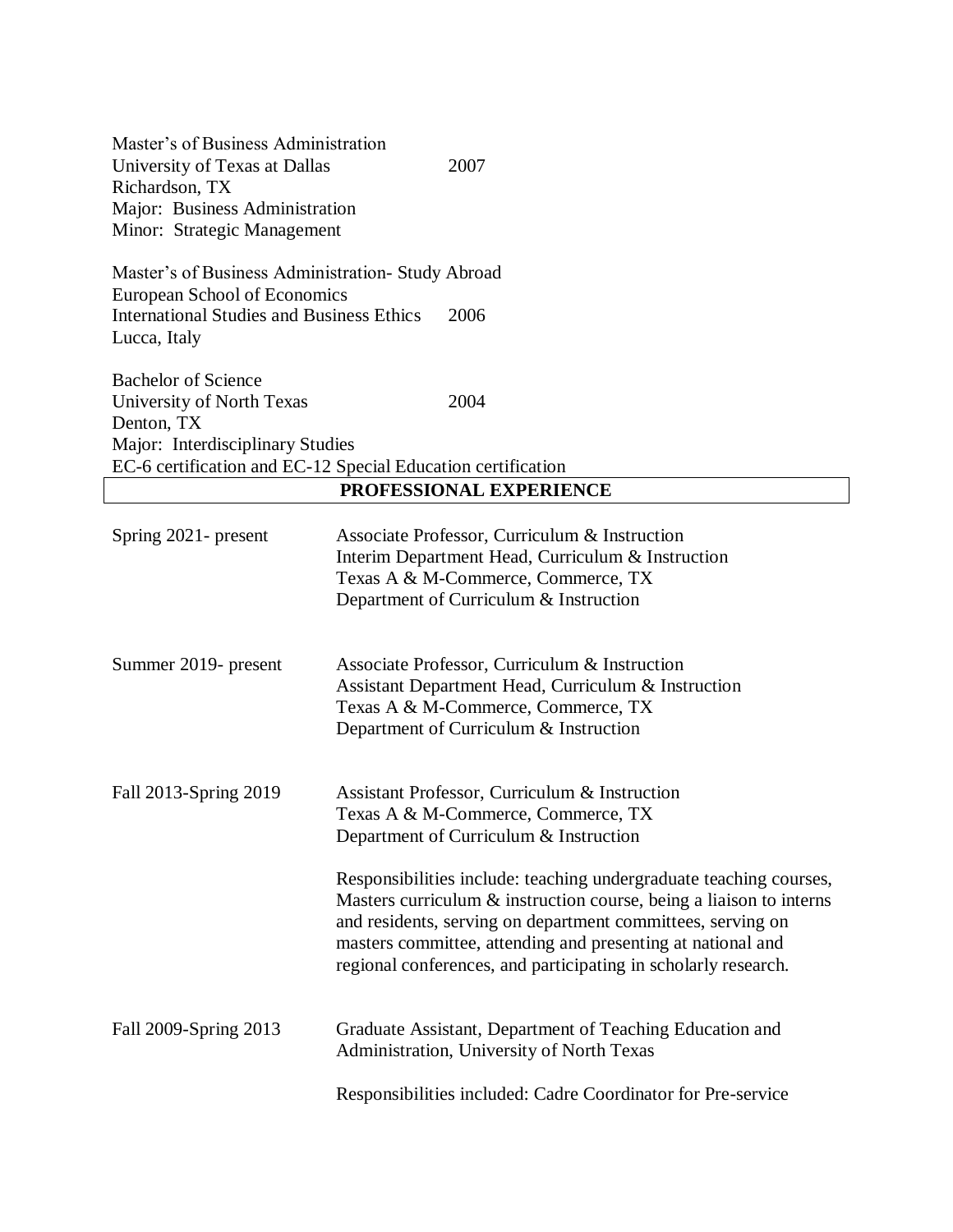|                        | Teachers in Frisco ISD, Fall 2010-Spring 2013; Teaching Fellow<br>(Instructor of Record) for EDEE 3320, Introduction to Teaching,<br>and EDEE 4330, Science Methods; Teaching Assistant for EDEC<br>3613, Fall 2012-Spring 2013; In addition, assistance with the<br>following: research projects of Dr. Mary Harris, development of<br>new curriculum and seminar course for EC-6 program, creation of<br>Doctoral Handbook for Curriculum and Instruction Program,<br>creation of Mentor Teacher Handbook and Mentor Teacher<br>Modules |
|------------------------|-------------------------------------------------------------------------------------------------------------------------------------------------------------------------------------------------------------------------------------------------------------------------------------------------------------------------------------------------------------------------------------------------------------------------------------------------------------------------------------------------------------------------------------------|
| Fall 2008- Fall 2009   | IBM, Curriculum Re-structuring Team for New Hires, Internal                                                                                                                                                                                                                                                                                                                                                                                                                                                                               |
|                        | Sales Specialist, Coppell, TX                                                                                                                                                                                                                                                                                                                                                                                                                                                                                                             |
| Fall 2004- Summer 2008 | Elementary Education Teacher, 4 <sup>th</sup> grade, Plano Independent                                                                                                                                                                                                                                                                                                                                                                                                                                                                    |
|                        | School District, Plano, TX.                                                                                                                                                                                                                                                                                                                                                                                                                                                                                                               |

#### **COURSES TAUGHT**

### **Summer 2020, Texas A&M University- Commerce**

EDCI 519 RTI Applied to Exceptional Learners

# **Summer 2019, Texas A&M University- Commerce**

ELED 538 Classroom Management for Teachers (Summer I)

#### **Spring 2019, Texas A&M University- Commerce**

ELED 437 Intg Lrn: Math, Science, & Tech FB ELED 447.51E Teacher Inquiry Projects Field Based ELED 447.52E Teacher Inquiry Projects Field Based EDCI 519 RTI Applied to Exceptional Learners

## **Fall, 2018, Texas A&M University Commerce**

ELED 300 Introduction to Teaching ELED 437- 52E Intg Lrn: Math, Science, & Tech FB ELED 437- 53E Intg Lrn: Math, Science, & Tech FB ELED 443 Classroom Management Field Based EDCI 519 Response to Intervention

#### **Summer 2018, Texas A&M University-Commerce**

EDCI 519 Response to Intervention (Summer I) EDCI 538 Classroom Management for Teachers (Summer I) EDCI 514 Management & Curriculum Development for Diverse Learners (Summer II) EDCI 519 Response to Intervention (August-mini)

#### **Spring 2018, Texas A&M University Commerce**

ELED 300 Introduction to Teaching ELED 437 Intg Lrn: Math, Science, & Tech FB ELED 447 Teacher Inquiry Projects Field Based ELED 519 RTI Applied to Exceptional Learners

#### **Fall 2017, Texas A&M University-Commerce**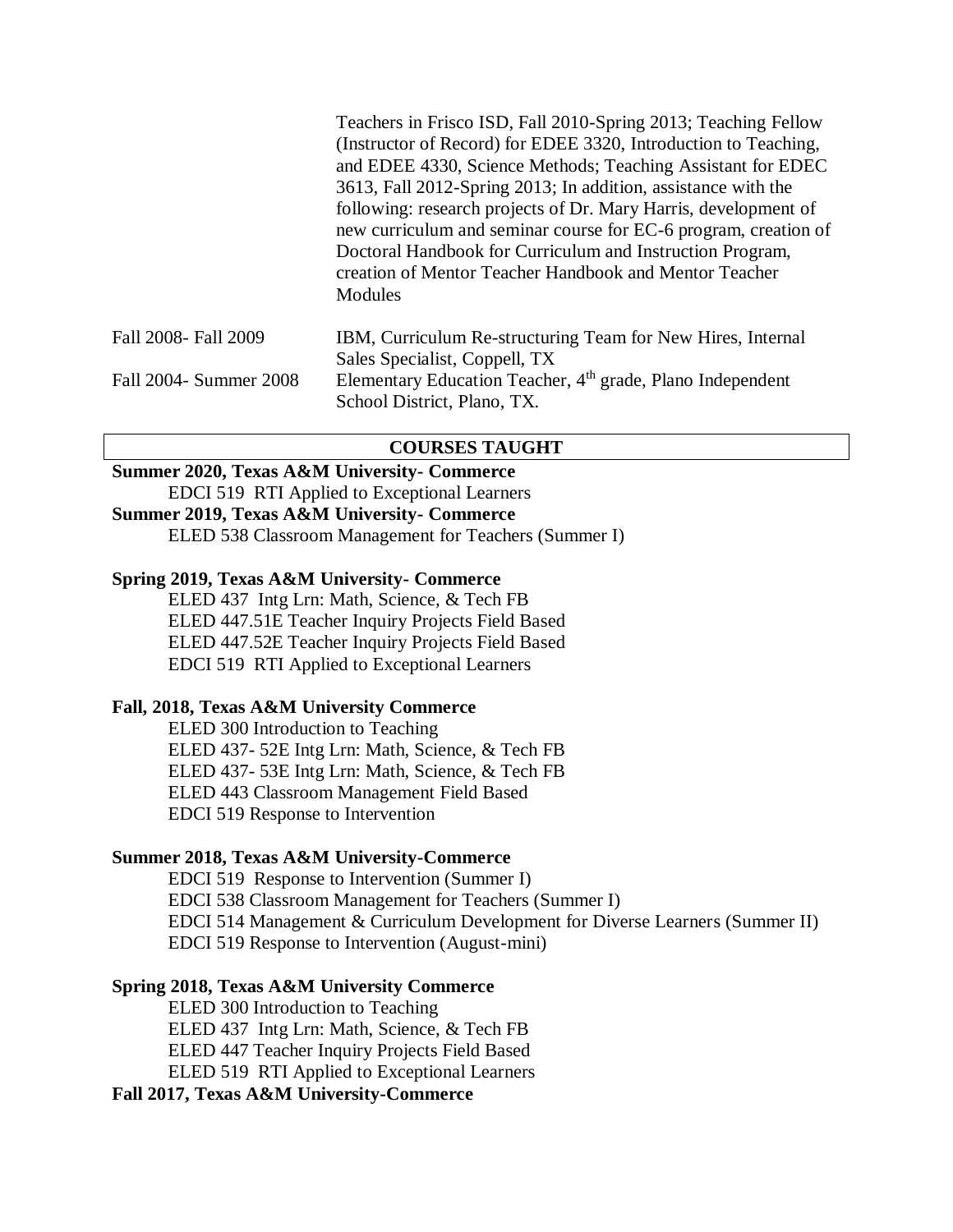ELED 300 Introduction to Teaching ELED 437 Intg Lrn: Math, Science, & Tech FB ELED 443 Classroom Management Field Based **Summer 2017, Texas A&M University-Commerce** EDCI 519 Response to Intervention (Summer I) EDCI 538 Classroom Management for Teachers (Summer I) EDCI 514 Management & Curriculum Development for Diverse Learners (Summer II) EDCI 519 Response to Intervention (August-mini) **Spring 2017, Texas A&M University-Commerce** ELED 300 Introduction to Teaching ELED 437 Intg Lrn: Math, Science, & Tech FB ELED 447 Teacher Inquiry Projects Field Based ELED 519 RTI Applied to Exceptional Learners **Winter-mini 2017, Texas A&M University-Commerce** ELED 519 Response to Intervention (Winter-mini) **Fall 2016, Texas A&M University-Commerce** ELED 300 Introduction to Teaching ELED 437 Classroom Management Field Based ELED 452 Student Teaching Field Based **Summer 2016, Texas A&M University-Commerce** EDCI 514 Management & Curriculum Development for Diverse Learners (Summer I) EDCI 597 Response to Intervention (Summer I) EDCI 514 Management & Curriculum Development for Diverse Learners (Summer II) EDCI 519 Response to Intervention (August-mini) **Spring 2016, Texas A&M University-Commerce** ELED 300 Introduction to Teaching ELED 437 Intg Lrn: Math, Science, & Tech FB ELED 447 Teacher Inquiry Projects Field Based ELED 519 RTI Applied to Exceptional Learners **Fall 2015, Texas A&M University-Commerce** ELED 300 Introduction to Teaching ELED 443 Classroom Management Field Based ELED 447 Teacher Inquiry Projects Field Based ELED 452 Student Teaching Field Based ELED 545 Issues in Developing Elementary Curriculum **Summer 2015, Texas A&M University-Commerce** EDCI 538 Classroom Management (Summer I) EDCI 597 Response to Intervention (Summer I) EDCI 514 Management & Curriculum Development for Diverse Learners (Summer II) EDCI 597 Response to Intervention (August-mini) **Spring 2015, Texas A&M University-Commerce** ELED 300 Introduction to Teaching ELED 447 Teacher Inquiry Projects (two sections) ELED 452 Campus Supervisor/Liaison Residents ELED 545 Issues in Developing Elementary Curriculum

# **Winter-mini 2015, Texas A&M University-Commerce**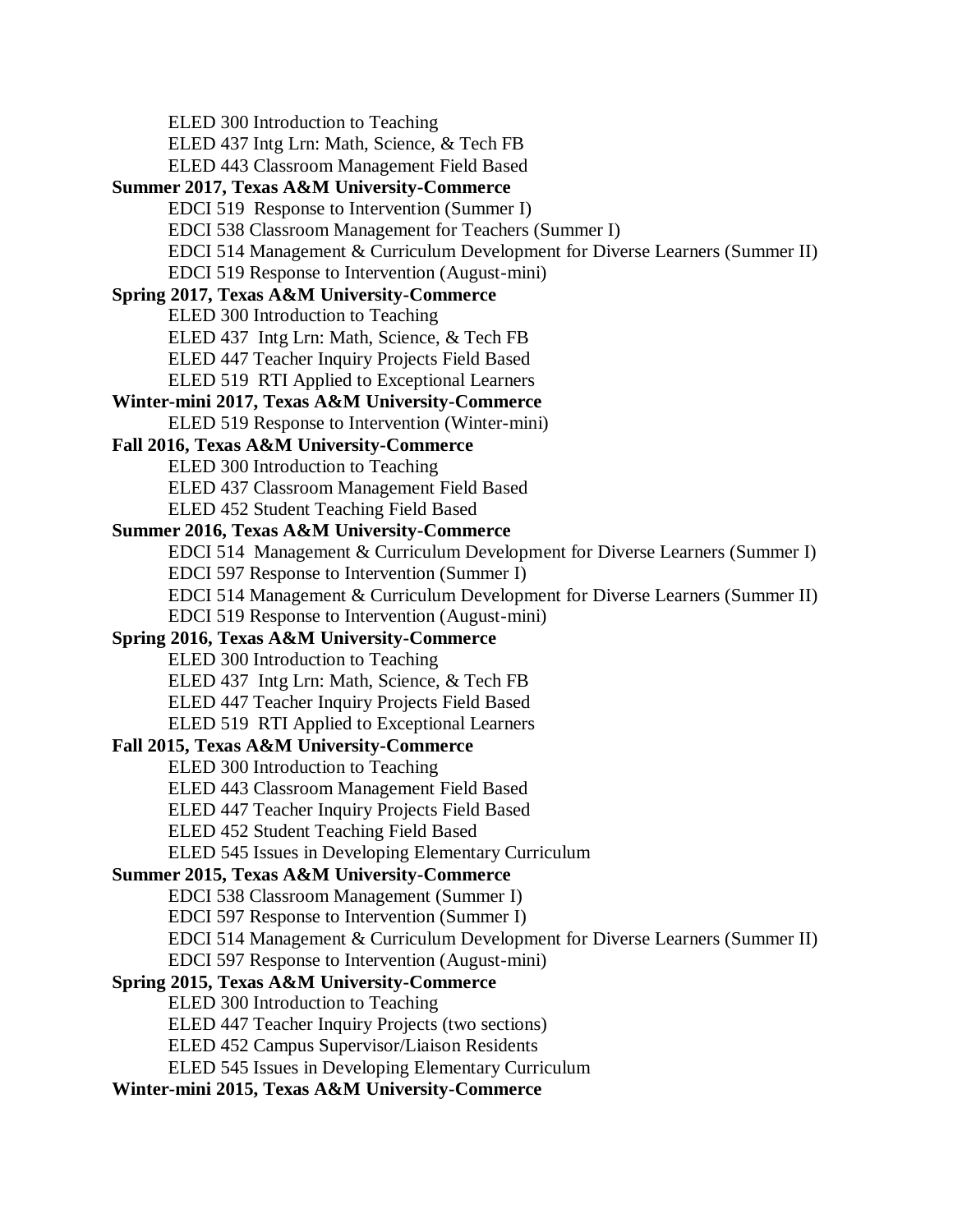| ELED 597 Response to Intervention (Winter-mini)                                     |                           |
|-------------------------------------------------------------------------------------|---------------------------|
| Fall 2014, Texas A&M University-Commerce                                            |                           |
| ELED 300 Introduction to Teaching                                                   |                           |
| ELED 437 Science, Technology & Math in a Field-Based Setting                        |                           |
| ELED 437 Social Studies in a Field-based setting                                    |                           |
| ELED 545 Issues in Developing Elementary Curriculum                                 |                           |
| <b>Summer 2014, Texas A&amp;M University-Commerce</b>                               |                           |
| EDCI 597 Response to Intervention (May-Mini)                                        |                           |
| EDCI 545 Issues in Developing Elementary Curriculum (Summer I)                      |                           |
| EDCI 538 Classroom Management (Summer I)                                            |                           |
| EDCI 597 Response to Intervention (Summer II)                                       |                           |
| EDCI 597 Response to Intervention (August-Mini)                                     |                           |
| Spring 2014, Texas A&M University-Commerce                                          |                           |
| ELED 300 Introduction to Teaching                                                   |                           |
| ELED 452 Student teaching Field-based; Campus liaison two campuses (eight students) |                           |
| EDCI 545 Issues in Developing Elementary Curriculum                                 |                           |
| Fall 2013, Texas A&M University-Commerce                                            |                           |
| ELED 300 Introduction to Teaching                                                   |                           |
| ELED 437 Science, Technology & Math in a Field-Based Setting                        |                           |
| ELED 437 Science, Technology & Math in a Field-Based Setting                        |                           |
| ELED 545 Issues in Developing Elementary Curriculum                                 |                           |
| <b>Summer 2013, University of North Texas</b>                                       |                           |
| <b>EDRE 4870 Cross Cultural Literacy</b>                                            |                           |
| Fall 2009-Spring 2013, University of North Texas                                    |                           |
| EDEE 3320 Introduction to Teaching                                                  |                           |
| <b>EDEE 4330 Science Methods</b>                                                    |                           |
| EDEC 3613 Introduction to Early Childhood                                           |                           |
| <b>EVALUATIONS</b>                                                                  |                           |
| <b>Summer 2020, Texas A&amp;M University- Commerce</b>                              | <b>Instructor Average</b> |
| ELED 519 RTI Applied to Exceptional Learners<br>4.725                               |                           |
| <b>Summer 2019, Texas A&amp;M University- Commerce</b>                              | <b>Instructor Average</b> |
| EDCI 538- Classroom management for Teachers (Summer I) 4.65                         |                           |
| Spring 2019, Texas A&M University- Commerce                                         | <b>Instructor Average</b> |
| ELED 437 Intg Lrn: Math, Science, & Tech FB                                         | 5.00                      |
| ELED 447.51E Teacher Inquiry Projects Field Based                                   | 5.00                      |
| ELED 447.52E Teacher Inquiry Projects Field Based                                   | 4.37                      |
| ELED 519 RTI Applied to Exceptional Learners                                        | 4.79                      |
| Fall, 2018, Texas A&M University Commerce                                           | <b>Instructor Average</b> |
| ELED 300 Introduction to Teaching                                                   | 4.95                      |
| ELED 437-52E Intg Lrn: Math, Science, & Tech FB                                     | 5.00                      |
| ELED 437-53E Intg Lrn: Math, Science, & Tech FB<br>5.00                             |                           |
| ELED 447 Teacher Inquiry Projects                                                   | 4.88                      |
| EDCI 519 Response to Intervention                                                   | 4.88                      |
| <b>** New Evaluation System (5 highest; 1 lowest)</b>                               |                           |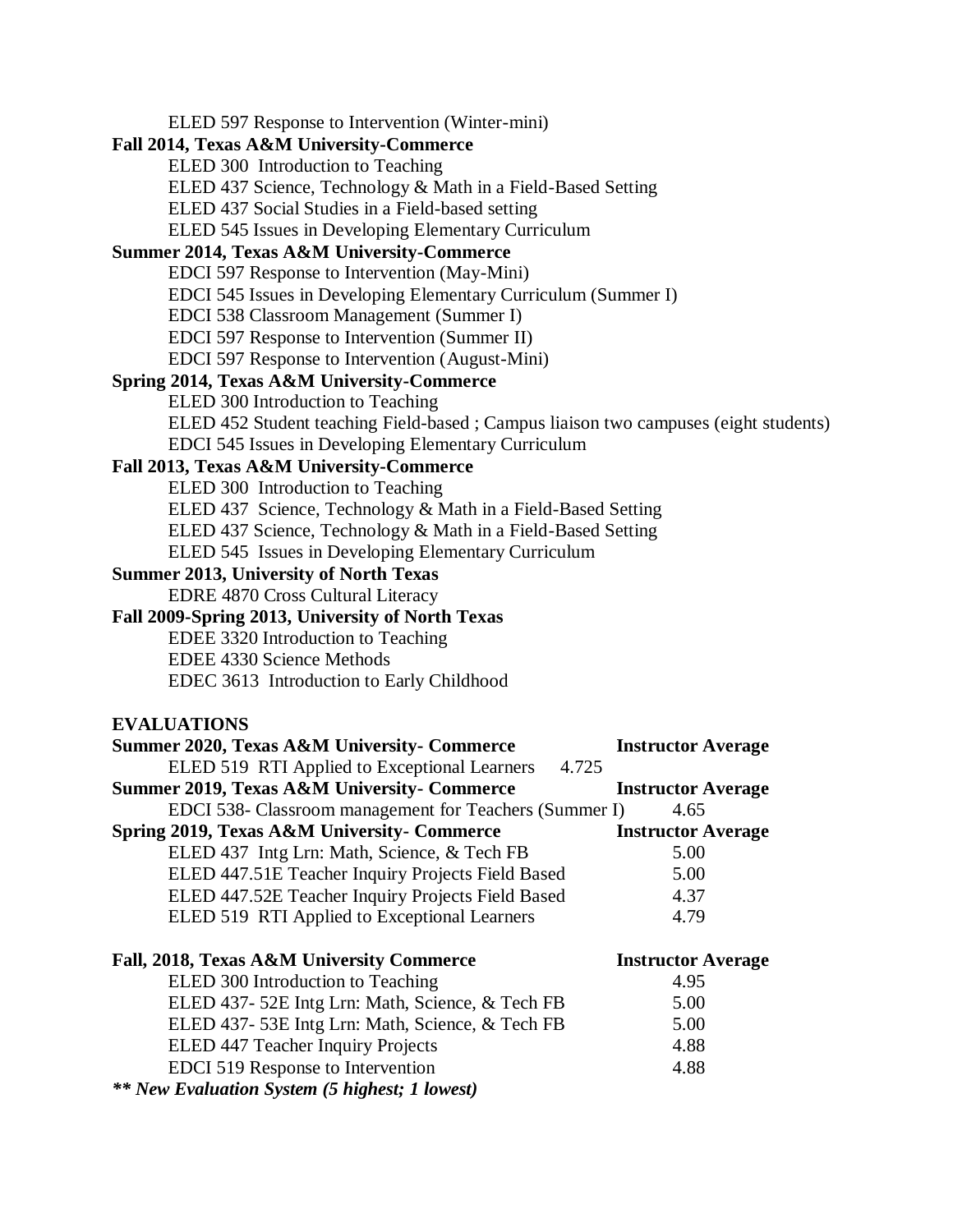| <b>Summer 2018, Texas A&amp;M University-Commerce</b>                                        | <b>Instructor Average</b>         |
|----------------------------------------------------------------------------------------------|-----------------------------------|
| EDCI 519 Response to Intervention (Summer I)                                                 | 1.42                              |
| EDCI 538 Classroom Management for Teachers (Summer I)                                        | 1.30                              |
| EDCI 514 Mngmt & Cur. Div. Lrns (Summer II)                                                  | <b>NA</b>                         |
| EDCI 519 Response to Intervention (August-mini)                                              | <b>NA</b>                         |
| <b>Spring 2018, Texas A&amp;M University Commerce</b>                                        | <b>Instructor Average</b><br>1.00 |
| ELED 300 Introduction to Teaching                                                            | 1.33                              |
| ELED 437 Intg Lrn: Math, Science, & Tech FB<br>ELED 447 Teacher Inquiry Projects Field Based | 1.20                              |
| ELED 519 RTI Applied to Exceptional Learners                                                 | 1.44                              |
| Fall 2017, Texas A&M University-Commerce                                                     | <b>Instructor Average</b>         |
| ELED 300 Introduction to Teaching                                                            | 1.03                              |
| ELED 437 Intg Lrn: Math, Science, & Tech FB 52E                                              | 1.66                              |
| ELED 437 Math, Science, Tech FB 51E                                                          | 1.04                              |
| ELED 443 Classroom Management Field Based                                                    | 1.29                              |
| <b>Summer 2017, Texas A&amp;M University-Commerce</b>                                        | <b>Instructor Average</b>         |
| EDCI 519 Response to Intervention (Summer I)                                                 | <b>NA</b>                         |
| EDCI 538 Classroom Management for Teachers (Summer I)                                        | <b>NA</b>                         |
| EDCI 514 Mngmt & Cur. Div. Lrns (Summer II)                                                  | 1.19                              |
| EDCI 519 Response to Intervention (August-mini)                                              | <b>NA</b>                         |
| Spring 2017, Texas A&M University-Commerce                                                   | <b>Instructor Average</b>         |
| ELED 300 Introduction to Teaching                                                            | 1.22                              |
| ELED 437 Intg Lrn: Math, Science, & Tech FB                                                  | 1.03                              |
| ELED 447 Teacher Inquiry Projects Field Based                                                | 1.16                              |
| ELED 519 RTI Applied to Exceptional Learners                                                 | <b>NA</b>                         |
| Winter-mini 2017, Texas A&M University-Commerce                                              |                                   |
| EDCI 519 Response to Intervention (Winter-mini)                                              | <b>NA</b>                         |
| Fall 2016, Texas A&M University-Commerce                                                     | <b>Instructor Average</b>         |
| ELED 300 Introduction to Teaching                                                            | <b>NA</b>                         |
| ELED 437 Classroom Management Field Based                                                    | 1.02                              |
| ELED 452 Student Teaching Field Based                                                        | 1.04                              |
| <b>Summer 2016, Texas A&amp;M University-Commerce</b>                                        | <b>Instructor Average</b>         |
| EDCI 514 Mngmt & Cur. Div. Lrns (Summer I)                                                   | 1.00                              |
| EDCI 519 Response to Intervention (Summer I)                                                 | NA                                |
| EDCI 514 Mngmt & Cur. Div. Lrns (Summer II)                                                  | 1.23                              |
| EDCI 519 Response to Intervention (August-mini)                                              | <b>NA</b>                         |
| <b>Spring 2016, Texas A&amp;M University-Commerce</b>                                        | <b>Instructor Average</b>         |
| ELED 300 Introduction to Teaching                                                            | 1.06                              |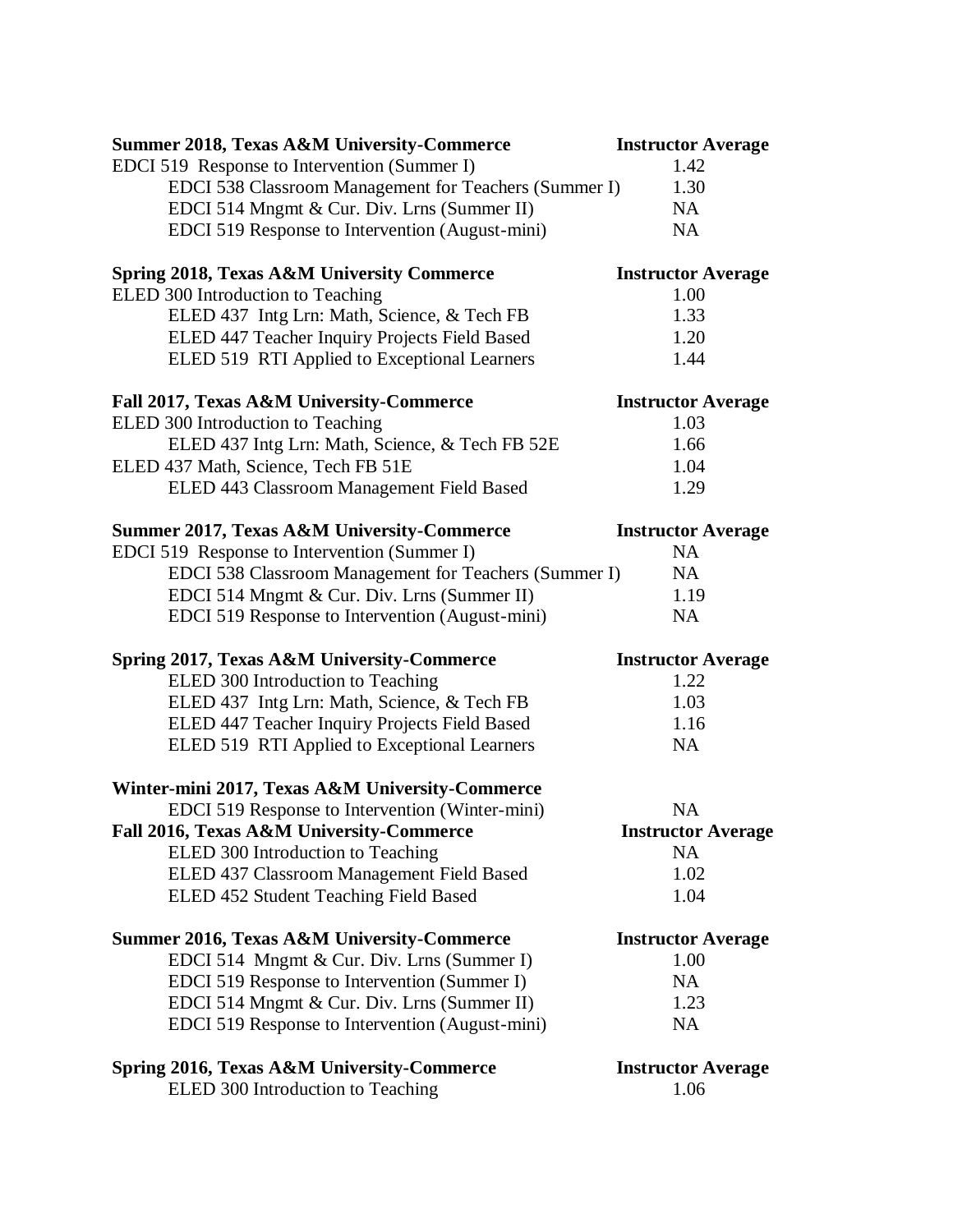| ELED 437 Intg Lrn: Math, Science, & Tech FB                     | 1.33                      |
|-----------------------------------------------------------------|---------------------------|
| ELED 447 Teacher Inquiry Projects Field Based                   | 1.21                      |
| ELED 519 RTI Applied to Exceptional Learners                    | <b>NA</b>                 |
| Fall 2015, Texas A&M-Commerce                                   | <b>Instructor Average</b> |
| ELED 300 Introduction to Teaching                               | 1.02                      |
| ELED 437 Teacher Inquiry Projects Field Based                   | 1.32                      |
| ELED 452 Student Teaching Field Based                           | <b>NA</b>                 |
| ELED 545 Issues in Developing Elementary Curriculum             | NA                        |
| <b>Summer 2015,</b><br><b>Texas A&amp;M University-Commerce</b> | <b>Instructor Average</b> |
| EDCI 538 Classroom Management (Summer I)                        | 1.24                      |
| EDCI 597 Response to Intervention (Summer I)                    | 1.18                      |
| EDCI 514 Mngmt & Cur. Dev.for Diverse Lrnrs (Summer II)         | 1.14                      |
| EDCI 597 Response to Intervention (August-mini)                 | NA                        |
| Spring 2015, Texas A&M-Commerce                                 | <b>Instructor Average</b> |
| ELED 300 Introduction to Teaching                               | 1.52                      |
| ELED 447 Teacher Inquiry Projects                               | 1.09                      |
| ELED 452 Campus Supervisor/Liaison Residents                    | 1.07                      |
| ELED 545 Issues in Developing Elementary Curriculum             | 1.05                      |
| Winter 2014, Texas A&M University-Commerce                      | <b>Instructor Average</b> |
| ELED 597 Response to Intervention (Winter-mini)                 | <b>NA</b>                 |
|                                                                 |                           |
| Fall 2014, Texas A&M University-Commerce                        | <b>Instructor Average</b> |
| ELED 300 Introduction to Teaching                               | 1.22                      |
| ELED 437 Intg Lrn:Math, Sci & Tech FB                           | 1.10                      |
| ELED 438 Intg Lrn: Soc St FB                                    | 1.09                      |
| ELED 545 Issues in Developing Elementary Curriculum             | 1.01                      |
| <b>Summer 2014, Texas A&amp;M University-Commerce</b>           | <b>Instructor Average</b> |
| EDCI 597 Response to Intervention (May-Mini)                    | 1.3429                    |
| EDCI 545 Issues in Dev. Elem. Cur. (Summer I)                   | 1.0222                    |
| EDCI 538 Classroom Management (Summer I)                        | 1.0222                    |
| EDCI 597 Response to Intervention (Summer II)                   | 1.1600                    |
| EDCI 597 Response to Intervention (August-Mini)                 | 1.0222                    |
| Spring 2014, Texas A&M University-Commerce                      | <b>Instructor Average</b> |
| ELED 300 Introduction to Teaching                               | 1.0857                    |
| EDCI 545 Issues in Developing Elementary Curriculum             | 1.0857                    |
| ELED 452 Student Teaching FB                                    | 1.82                      |
| <b>Resident Evaluation of Liaison</b>                           | 1.27                      |
| Fall 2013, Texas A&M-Commerce                                   | <b>Instructor Average</b> |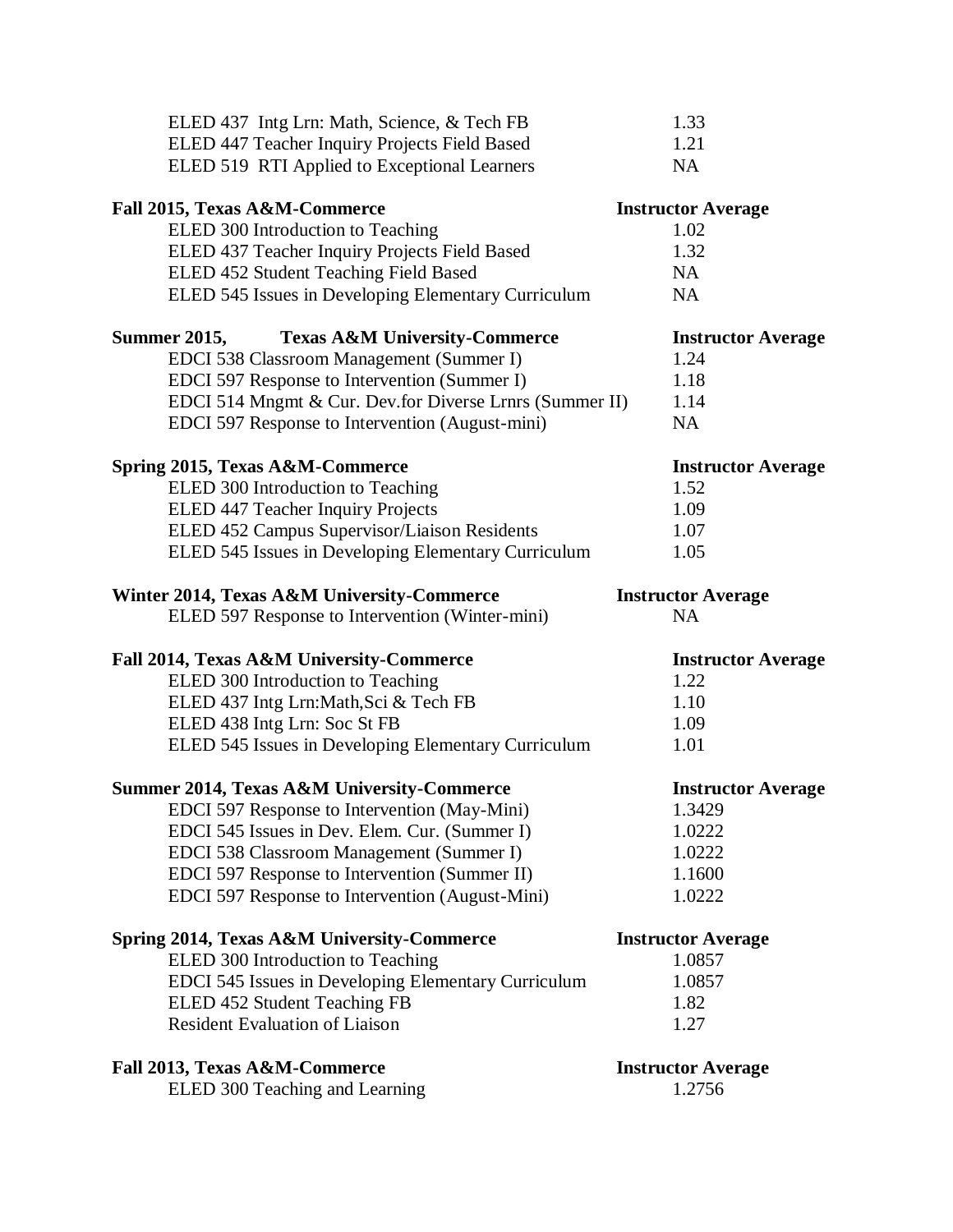| ELED 437 Intg Lrn: Math, Sci & Tech FB | 1.00 |
|----------------------------------------|------|
| ELED 545 Understanding by Design       | 1.19 |
|                                        |      |
| <b>Annual Evaluation Report</b>        |      |
| 2013 Overall Composite Rating          | 1.07 |
| 2014 Overall Composite Rating          | 1.05 |
| 2015 Overall Composite Rating          | 1.05 |
| 2016 Overall Composite Rating          | 1.06 |
| 2017 Overall Composite Rating          | 1.04 |
|                                        |      |

### **THESIS AND DISSERTATION COMMITTEES Co-Advisor, Master's Curriculum & Instruction**

2015-2019

70+ Masters Students (MED), Co-Advisor

#### **Doctoral:**

Daren Cole, PhD Educational Leadership (Defense Fall 2019)

Rhonda Pickup, EdD Curriculum & Instruction (Defense Fall 2018)

Tyrance Barnett, PhD Educational Leadership (Proposal defense Fall 2018)

Melissa McCarthy, PhD, Counseling Department (Proposal defense Fall 2017)

Eura Robinson, PhD Candidate Educational Leadership (defended scheduled Fall 2017)

Tammy Willis, PhD Candidate Counseling (defense scheduled Summer/Fall 2017)

Audrey Robinson, PhD Candidate Counseling (thesis Fall 2014)

#### **Masters:**

Roderick Goudy, MEd Candidate Special Education (defense Fall 2014)

Aidee Rubio, MEd Candidate Counseling (defense Fall 2017)

## **PUBLICATIONS**

#### **Refereed**

**Isbell, L.,** Dixon, K.V., Sanders, A **(2019).** Arming Teachers for School Safety: Providing Clarity for State Policies. *Teacher Education Review* Retrieved from: <https://review.education.utexas.edu/current-issue/>

Fields, M., Dixon, K. V., **Isbell, L.** & Tunks, J. **(2019).** Examining the Levels of Transfer: A Closer Look at the UTeach Preparation Program. *Texas Educator Preparation.* Retrieved from: [https://480873af-1c36-4442-ae61-](https://480873af-1c36-4442-ae61-173ecd76598a.filesusr.com/ugd/c33c67_02d35f677b4f4168b40974739f274102.pdf)

[173ecd76598a.filesusr.com/ugd/c33c67\\_02d35f677b4f4168b40974739f274102.pdf](https://480873af-1c36-4442-ae61-173ecd76598a.filesusr.com/ugd/c33c67_02d35f677b4f4168b40974739f274102.pdf)

Riley, J. **& Isbell, L. (2019)** University Faculty's Perceptions of the Usefulness of an Online ELL Lesson Library. *Contemporary Issues in Technology and Teacher Education.*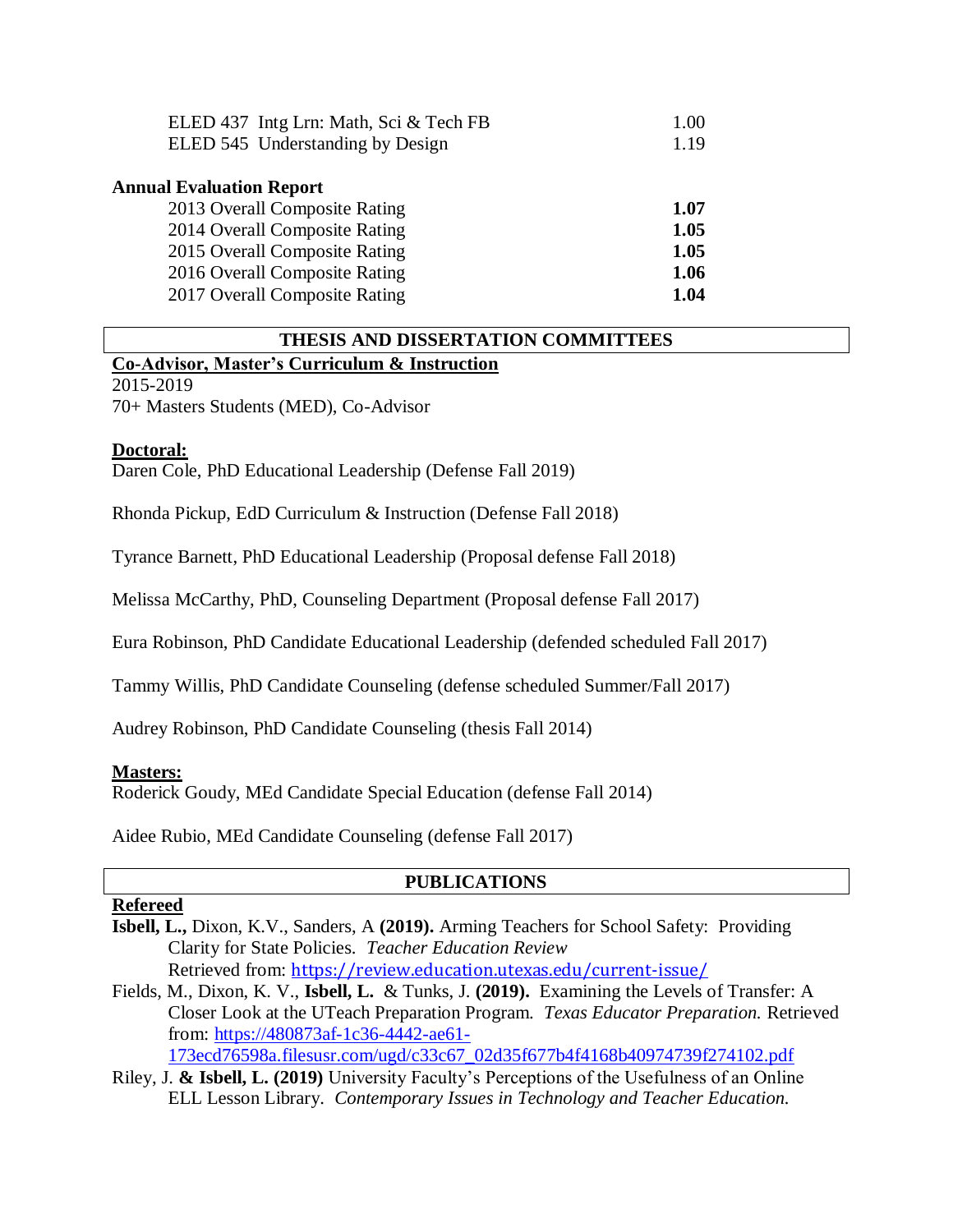Retrieved from*: [https://link.springer.com/article/10.1007/s11528-019-00376-](https://link.springer.com/article/10.1007/s11528-019-00376-4?wt_mc=Internal.Event.1.SEM.ArticleAuthorAssignedToIssue&utm_source=ArticleAuthorAssignedToIssue&utm_medium=email&utm_content=AA_en_06082018&ArticleAuthorAssignedToIssue_20190902) [4?wt\\_mc=Internal.Event.1.SEM.ArticleAuthorAssignedToIssue&utm\\_source=ArticleAut](https://link.springer.com/article/10.1007/s11528-019-00376-4?wt_mc=Internal.Event.1.SEM.ArticleAuthorAssignedToIssue&utm_source=ArticleAuthorAssignedToIssue&utm_medium=email&utm_content=AA_en_06082018&ArticleAuthorAssignedToIssue_20190902) [horAssignedToIssue&utm\\_medium=email&utm\\_content=AA\\_en\\_06082018&ArticleAuth](https://link.springer.com/article/10.1007/s11528-019-00376-4?wt_mc=Internal.Event.1.SEM.ArticleAuthorAssignedToIssue&utm_source=ArticleAuthorAssignedToIssue&utm_medium=email&utm_content=AA_en_06082018&ArticleAuthorAssignedToIssue_20190902) [orAssignedToIssue\\_20190902](https://link.springer.com/article/10.1007/s11528-019-00376-4?wt_mc=Internal.Event.1.SEM.ArticleAuthorAssignedToIssue&utm_source=ArticleAuthorAssignedToIssue&utm_medium=email&utm_content=AA_en_06082018&ArticleAuthorAssignedToIssue_20190902)*

- Fields, M. & **Isbell, L. (2019)** Remember your "why" to teaching! 4 strategies to help motivate beginning teachers. *New Teacher Advocate.*
- Fields, M. & **Isbell, L. (2018)** A culturally candid response: Tale of two professors reflection. *Curriculum and Teaching Dialogue Journal: Research Outtakes.*
- Morano, S., Kressler, B., **Isbell, L.,** Costa, L. & Miller, K. (2018). Current issues in review: Response to intervention in secondary schools. *LD Forum*
- Sennette, J. D. & **Isbell, L. (in press)** New early Childhood Guidelines: What the change means for educators and schools. *Early Years.*
- **Isbell, L.** Cranmore, J., Sennette, J.D.,& Morton, T. (2017) Oral Histories and Teacher Preparation Programs. *The Journal of the Effective Schools Project. (JESP), 22-27.*
- Fields, M., Williams, J., & **Isbell, L.** (2017). Changes in Preservice Teacher Beliefs: Indication of Learning. *The Texas Forum of Teacher Education, 7,*21-27.
- Sennette, J.D. & **Isbell, L.** (2017) Reading reflections: exploring various cultures with the use of book clubs. *Ubiquity: The Journal of Literature, Literacy, and the Arts, Praxis Stand, 4,* 32-55. Retrieved from:<http://ed-ubiquity.gsu.edu/wordpress/sennette-and-isbell-4-1/>
- Cranmore, J., **Isbell, L.,** VandenBoom, M., & Akins, J. (2017). Student perceptions of college readiness*. School Counseling Practice & Research Journal, 1.*  Retrieved from<http://www.azsca.org/journal>
- Sanders, A. & **Isbell, L**. (2016) Incorporating Modern Professional Development to Enhance Pre-Service Teachers' Knowledge**.** The *Journal of the Effective Schools Project,* 31-36.
- **Isbell, L.** (2015) Supports and Criticisms of RTI. Education: Issues & Answers. CEDER yearbook. Available at: [http://ceder.tamucc.edu/files/yearbook\\_2015.pdf](http://ceder.tamucc.edu/files/yearbook_2015.pdf)
- **Isbell, L.** & Morton. T (2015). Perceptions of pre-service teachers concerns on incorporating technology in the 21<sup>st</sup> century classroom. The *Journal of the Effective Schools Project, 22*, 28-34.
- **Isbell, L.** & Cranmore, J. (2015) Response to Intervention: A Tool for Early Identification to reduce school dropouts. *International Association for Truancy and Dropout Prevention, 58*(2). 6-17.
- **Isbell, L.** & Szabo, S. (2015) Assessment: Teacher Efficacy and Response to Intervention. *The Delta Kappa Gamma Bulletin.*(Peer-reviewed journal) *81(2),* 41-46.
- **Isbell, L.** (2015) Positive behavior intervention supports in schools: A collaborative approach to support student learning. *Texas Council for Exceptional Children: The Bulletin. 21,*10.
- Hott, B. L. & **Isbell, L. J.** (2014). A brief overview of Response to Intervention (RTI) implementation in mathematics. *Aspiring Special Education Leaders Newsletter.* Virginia Department of Education. [Invited Article]
- Hott, B.L., **Isbell, L,** & Montani, T.O**.** (2014) Strategies and Interventions to Support Students with mathematics disabilities. *International Council for Learning Disabilities.* Available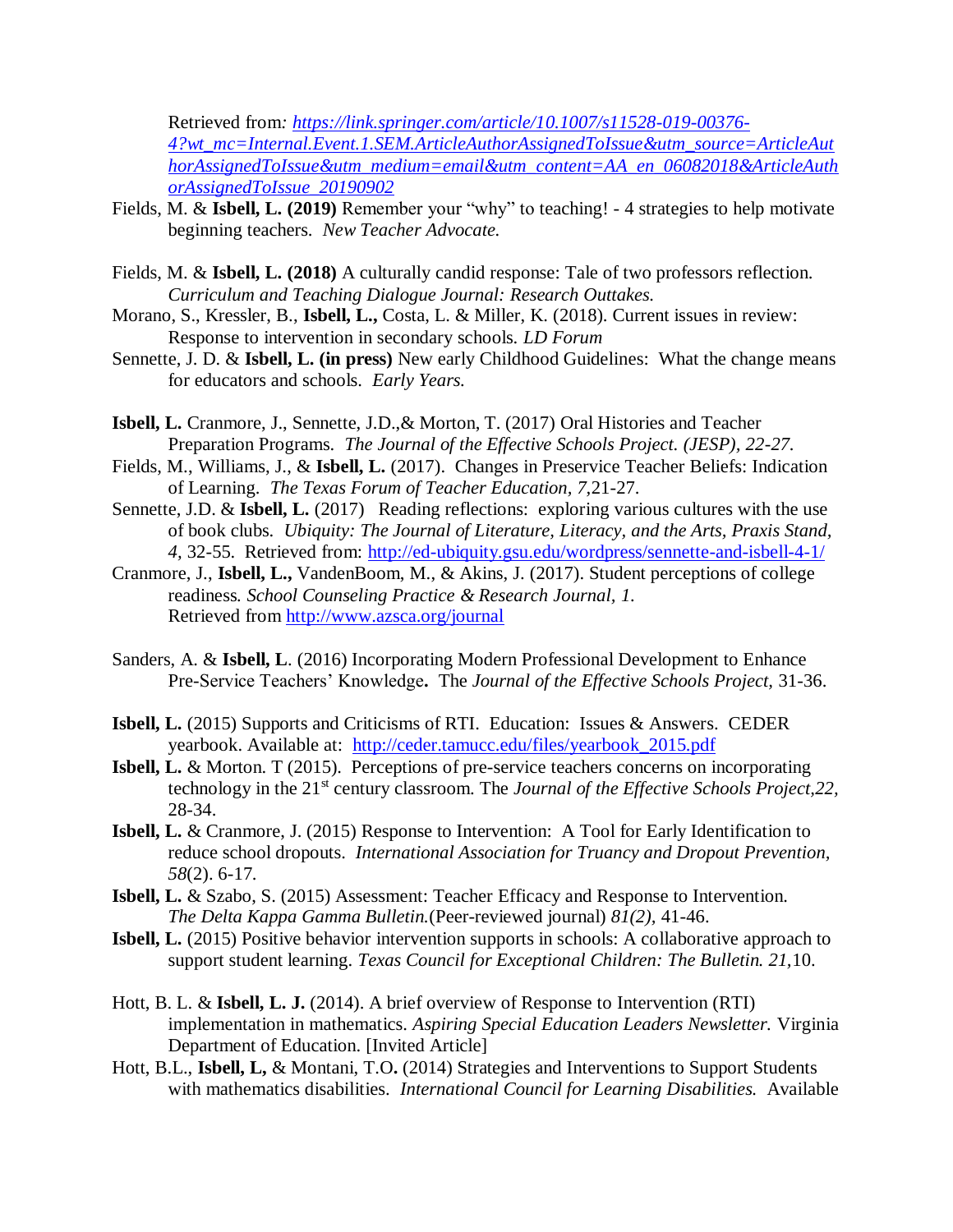at: [http://www.council-for-learning-disabilities.org/wp](http://www.council-for-learning-disabilities.org/wp-content/uploads/2014/12/Math_Disabilities_Support.pdf)[content/uploads/2014/12/Math\\_Disabilities\\_Support.pdf.](http://www.council-for-learning-disabilities.org/wp-content/uploads/2014/12/Math_Disabilities_Support.pdf)

- McCrary, D. & **Isbell, L.** (2014) Response to Intervention. Graduate level syllabus and course materials. *Council for Exceptional Children Teacher Education Division.* Located at: http://tedcec.org/professional-development/syllabus-share/syllabi/
- **Isbell, L.** & Szabo, S. (2014) Understanding secondary teachers' concerns about RTI: Purposeful professional communication. *The Delta Kappa Gamma Bulletin.* Peer-reviewed journal) *80(3),* 11-23.
- **Isbell, L.J.,** & Harris, M. (2011) Portfolio performance of transfer and native EC-6 candidates. *The Journal of the Texas Association of Teacher Education,1,* 31-39.

# **Professional Columns**

- **Isbell, L,** & Hott, B. (2016) The RTI Stoplight strategy. *New Teacher Advocate. Winter 2016, 18-19.*
- **Isbell, L.** & Hott, B. (2016). 5 strategies to reduce testing stress. *New Teacher Advocate,*  Available at:<http://digital.watkinsprinting.com/publication/?i=290644>*.*

### **Book Chapters**

- Sanders, A., **Isbell, L.,** Dixon, K.V. **(in press, 2020).** LGBTQ+ Literature in the Elementary and Secondary Classroom as Windows and Mirrors for Young Readers. *Intersectionality: Incorporating LGBTQ+ Identities in K-12 Curriculum and Policy.* IGI Global: Hershey, PA.
- **Sanders, A.** & Isbell, L. (2017). "Preservice teachers' self-reflection practices when integrating educational technology in the classroom." (p. 254-271). In *Fostering reflective teaching practice in pre-service education* edited by Z. Djoub. IGI Global: Hershey, PA.
- Hott, B. L., **Isbell, L. J.,** & Walker J. D. (2015). Positive Behavioral Supports for elementary educators. In W. W. Murawski & K. L. Scott (Eds.), *What really works in elementary education: Research-based practical strategies for every teacher*. Thousand Oaks, CA: Corwin Press.

### **Book Review**

- Dixon, K.V. & **Isbell, L.** (2019). Review of the book Ending Zero Tolerance: The Crisis of Absolute School Discipline, by Derek Black. Teachers College Record. 237. New York University Press: New York, NY. Available at: Available at: http://www.tcrecord.
- Isbell, L. (2018). Review of the book Inside Teaching: How to Make a Difference for Every Learner and Teacher, by Jonathan Blanchard. Teachers College Record, 184. Routledge, NY. Available at: http://www.tcrecord.org ID Number: 22337

### **Manuscripts Submitted:**

Sanders, A., Dixon, K.V, & **Isbell, L.** Evaluating Data Regarding Gun Use in K-12 Schools: Perception and Reality. *Curriculum and Teaching Dialogue. .*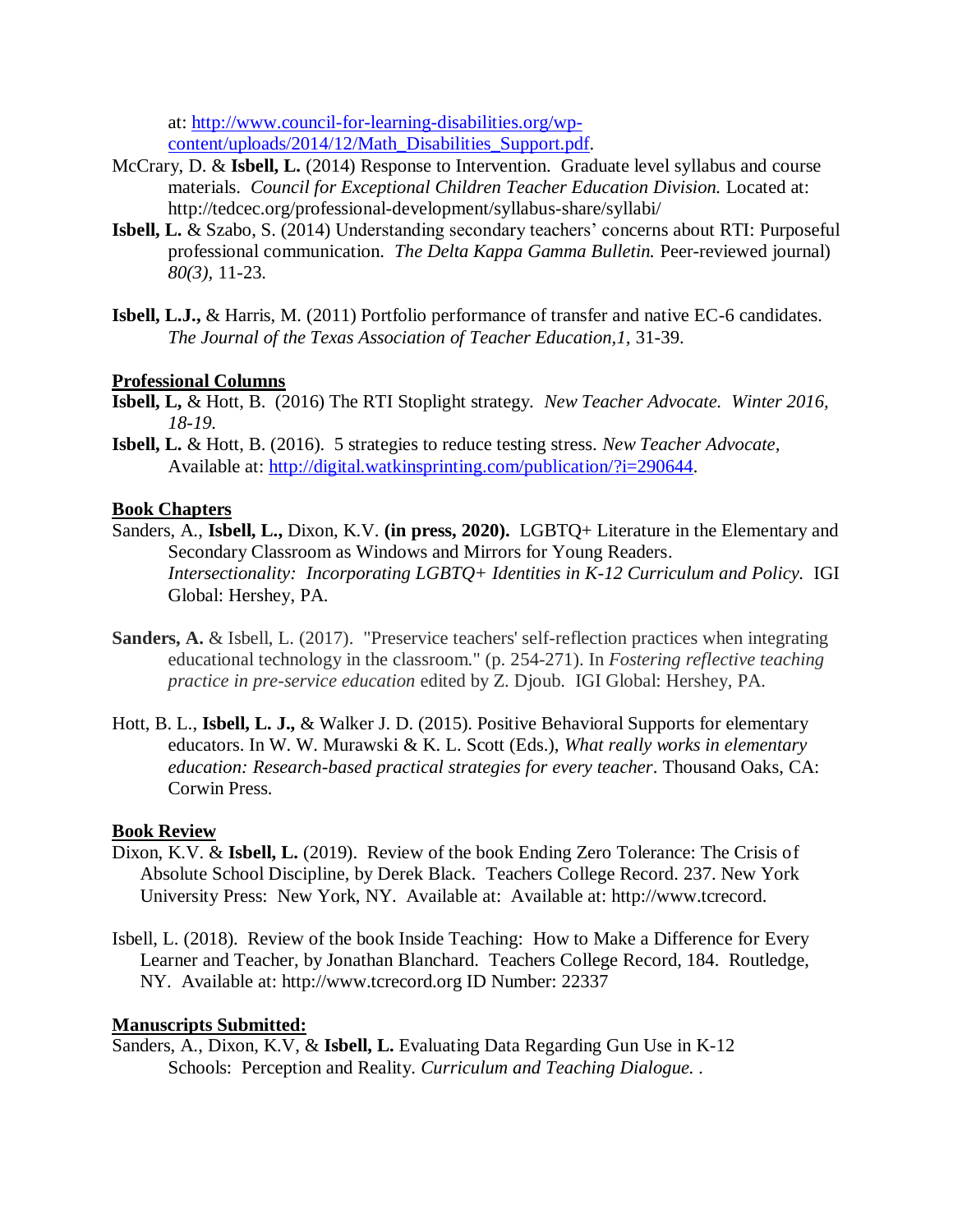**Isbell, L.,** Cranmore, J., & Fields, M. High school students' perceptions of teacher preparation programs. *The High School Journal.* 

Dixon., K.V. & **Isbell, L.** Creating a safe classroom: A closer look at the Marshall Program and Guardian Plan. *Research Outtakes*

# **Edited Book Submitted:**

Sanders, A., **Isbell, L.,** Dixon, K.V. **(2020).** *Intersectionality: Incorporating LGBTQ+ Identities in K-12 Curriculum and Policy*. IGI Global: Hershey, PA.

#### **GRANTS**

## Grants:

- 2019, Raise Your Hand Texas Emerging Partners Grant. *A&M Commerce Educator Preparation Continuous Improvement*. PI- Gil Naizer and **Co-PI Laura Isbell.** Funded for up to \$300,000 over 3 years.
- 2020, US-PREP Coalition- PI- Jennifer Dyer and Co-PI Laura Isbell and Juan Araujo. Funded for up to \$300,000 over 3 years.

2020, TEA 2020-2021 edTPA Pilot Support submitted for \$10,500 1 year.

2020, Choice Schools, North Texas Chamber of Commerce January  $7<sup>th</sup>$  submission.

#### **Technical Grant Report (Refereed)**

Hott, B. L., Borgemenke, A, Isbell, L. J., Naizer, G., Schmit, E., Tietjen-Smith, T., & Villanueva-Russell, Y. (2016). Lion Institute for Educators (LIFE) Program. Submitted to the A&M-Commerce Faculty Center for Excellence and Innovation, Commerce, TX.

#### **PRESENTATIONS**

- Sanders, A., **Isbell, L.J.,** Dixon, K.V. **(2020).** *Preparing Teacher Candidates for the Lesson Planning Process.* Mid-South Educational Resarch Association (MSERA). Virtual Conference.
- **Isbell, L.J.** & Hartman, S. **(2020)** *edTPA Texas Pilot.* Consortium of State Organizations for Texas Teacher Education (CSOTTE). Virtual Conference.
- **Isbell, L.J.,** Dyer, J, & Sanders, A. **(2020)** *Creating Critical Assignments from the Ground Up.* Consortium of State Organizations for Texas Teacher Education (CSOTTE). Virtual Conference.
- **Isbell, L.J**. & Sanders, A., **(2020)** *Developing an Effective Conferencing Plan to Use with Preservice Teachers When Writing Commentary*. Consortium of State Organizations for Texas Teacher Education (CSOTTE). Virtual Conference.
- **Isbell, L.J**. & Sanders, A., (2020). *Reading the Rubric: The process of teaching preservice teachers how to read the edTPA rubrics*. Southwest Educational Research Association (SERA). Fort Worth, TX.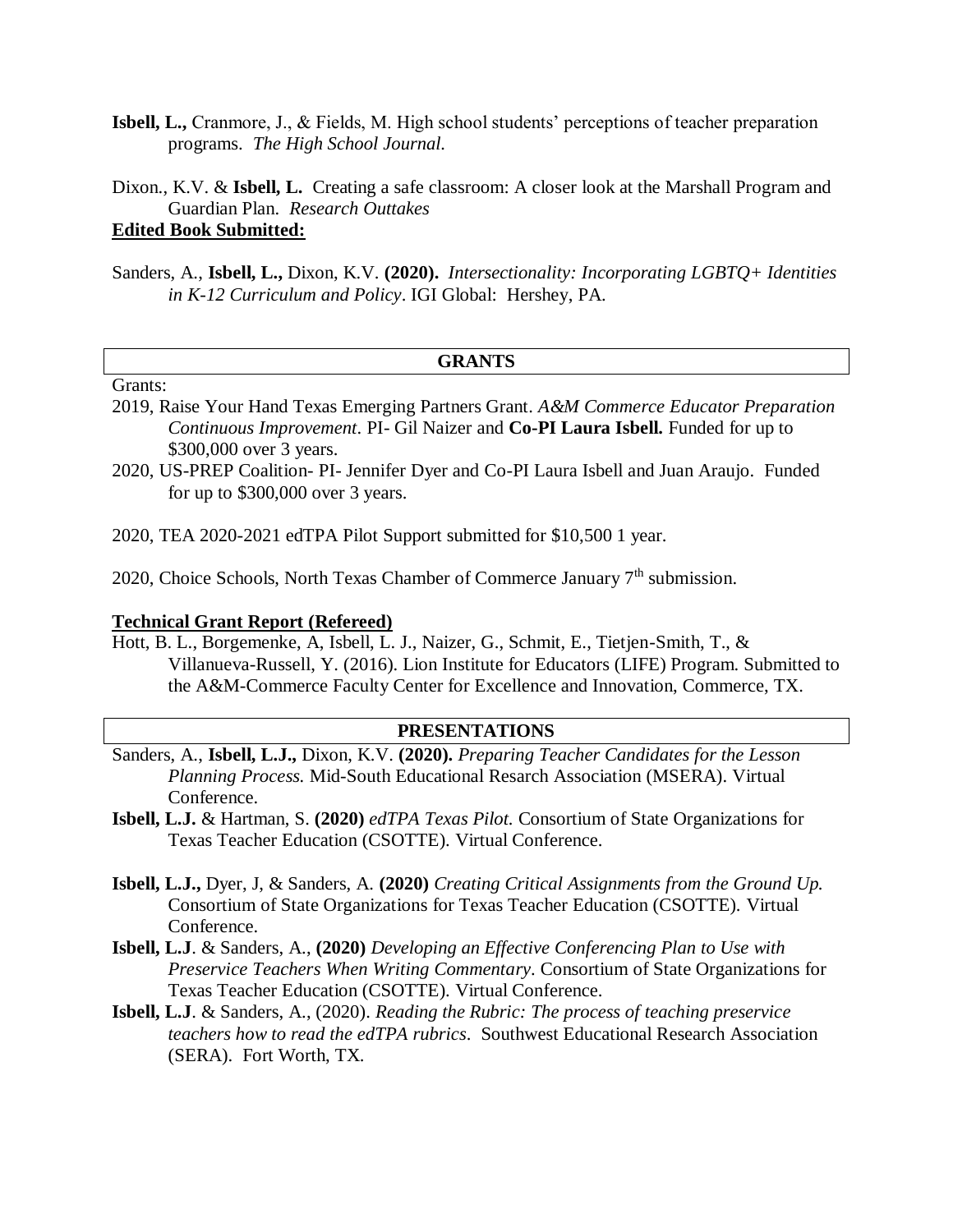- Isbell, L.J., Dyer, J., Williams, S., & Lee, D. **(2019)** Experiences with edTPA. Consortium of State Organizations for Texas Teacher Education (CSOTTE). Frisco, TX.
- Dixon, K.V., Sanders, A., & **Isbell, L. (2019).** *Understanding & Preparing Preservice Teachers for Mass Shootings in the K-12 Classroom.* American Association for Teaching and Curriculum (AATC). Birmingham, AL.
- Dixon, K.V. & **Isbell, L. (2019)** School Safety: Current Policies and Possible Future Initiatives. Summer Institute-1: *Critical Dialogues and Actions on School Safety and Challenges in Schools*. College Station, TX. [Invited Presenter]
- Riley, J. & **Isbell, L. (2019).** Inquiry-Based Lessons: Observing Preservice Teachers Progress and Understanding Perceptions. Southwest Educational Research Association (SERA). San Antonio, TX.
- Walker, J. & **Isbell, L. (2018)** *Using a Critical Friends Model to Improve Data Driven Decision-Making.* Council for Learning Disabilities. Portland, OR.
- Kessler, B., Morano, M., **Isbell, L., &** Miller, K. (2018) Practical Applications for Implementing Response to Intervention in SecondarySchools. Council for Learning Disabilities. Portland, OR.
- Dixon, K.V. & **Isbell, L. (2018)** *Student Safety: Current Policies and Possible Future Initiatives.* Chancellor's Summit. Laredo, TX
- Fields, M. & **Isbell, L. (2018).** *Inquiry based lessons: Observing pre-service teachers progress and understanding perceptions.* Southwest Educational Research Association (SERA). New Orleans, LA.

**Division II Chair:** *Instruction, Cognition, and Learning* 

- Kessler, B., Morano, M., **Isbell, L.** Costa, L.J., & Berkeley, S. (2017) Lessons *learned implementing MTSS: Using history to inform our future.* Council for Learning Disabilities (CLD). Baltimore, MD
- Sanders, A. & **Isbell, L.** (2017). Self-reflection process for integrating educational technology in the k-12 classroom (with pre-service teachers). Digital Frontiers Conference. Denton, TX
- Pfannensteil, K.,Walker, J., & **Isbell, L.** (2017) Role of self-regulation: Decreasing the achievement gap for at-risk students. Council for Learning Disabilities (CLD). Baltimore, MD
- **Isbell, L.,** Fields, M., & Naizer, G. (2017) *Motivation of Pre-service teachers' classroom development.* Southwest Educational Research Association (SERA). San Antonio, TX **SERA Session Discussant:** *Teachers & Teacher Education- Division IV; At-Risk Students*

**SERA Session Discussant:** *Graduate Student Works in Progress: Division V: K-12 Education Issues* 

- **Isbell, L**. & Hott, B.L. (2017). *How to Prepare Your Students for Testing.*Kappa Delta Pi Webinar. Webinar can be viewed at: [http://bit.ly/studenttestprep](https://outlook.tamuc.edu/owa/redir.aspx?SURL=cScX8Y7Fhy9Xl7d1rJDW92f2ddW-1W2P5m8an8AAKW6h2AjDWkHUCGgAdAB0AHAAOgAvAC8AYgBpAHQALgBsAHkALwBzAHQAdQBkAGUAbgB0AHQAZQBzAHQAcAByAGUAcAA.&URL=http%3a%2f%2fbit.ly%2fstudenttestprep)
- Costa, L.J., **Isbell, L. ,** Kressler, B., Miller, K., & Morano, S. (2016). *Response to intervention/Multi-tiered systems of supports for non-responders.* Council for Learning Disabilities (CLD). San Antonio, TX.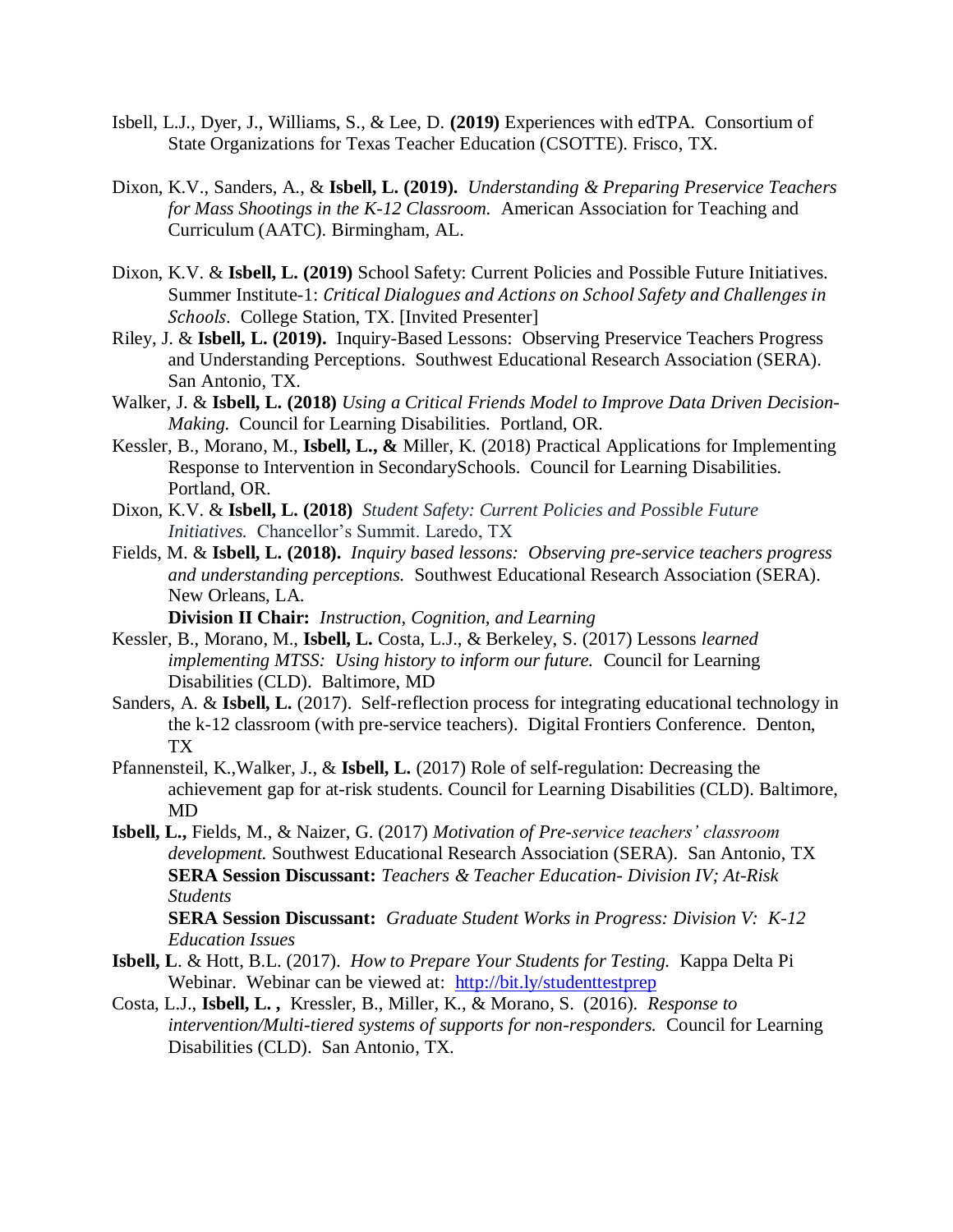- Sanders, A. & **Isbell, L.J.** (2016). *Connect 2 learn: Preservice teachers perceptions of modern professional development.* American Educational Research Association (AERA). Washington, D.C., VA
- **Isbell, L.J.** & Sanders, A. (2016). *Transforming professional development for preservice teachers using connected theory.* Southwest Educational Research Association (SERA). New Orleans, LA.
- Stryker, A. & **Isbell, L.J.** (October, 2015). *Solving universities' "How should we teach?" lesson planning conundrum.* Consortium of State Organizations for Teacher Education (CSOTTE). Frisco, TX
- Hott, B.L., **Isbell, L.J.,** Walker, J.D., Pfannensteil, K., & Shora, N. (October, 2015). The use of a simple data mapping tool to support classroom level RtI implementation. Council for Learning Disabilities (CLD). Las Vegas, NV.
- **Isbell, L.** & Hott, B.L. September 2015). *10 ways to engage students in 20 minutes.* Center for Faculty Excellence & Innovation (CFEI). Commerce, TX
- Hott, B.L. & **Isbell, L.** (June 2015). Positive Behavioral Supports: Strategies for Classroom Level Implementation. Texas- Council for Exceptional Children (TxCEC). FortWorth, TX.
- Hott, B.L. & **Isbell, L.** (April, 2015). *Teacher perceptions of a simple data-mapping tool to plan for student interventions.* Annual Research Symposium. Commerce, TX.
- Cranmore, J. & **Isbell, L.** (February, 2015,). High school student's perceptions of college and career readiness. *Collegeboard Southwest Regional Forum.*
- **Isbell, L.** & Hott, B.L. (2015, February). *Teachers perceptions of data maps: A simple resource to promote teacher decision making.* Southwest Educational Research Association (SERA). San Antonio, TX.
- **Isbell, L.** (2014, October). *The use of technology to enhance RTI instruction.* Connect 2 Learn Virtual conference. [http://www.c2lconference.com/.](http://www.c2lconference.com/) Spring Hill College, Mobile, AL.
- **Isbell, L**. & Cranmore, J. (2014, October) *Implementing the response to intervention model to incorporate appropriate interventions and to reduce school dropouts*. International Association for Truancy and Dropout Prevention (IATDP). San Antonio, TX.
- **Isbell, L.** (2014, October). *Using the Concerns-Based Adoption Model to Understand RTI.* Council for Learning Disabilities (CLD). Philadelphia, TX.
- **Isbell, L**. (2014, September). *Response to Intervention: Understanding the Model for Classroom Instruction.* Paper presented to the Annual Texas Association for the Improvement of Reading (TAIR). Denton, TX.
- Hott, B., **Isbell, L**, Limberg, D. (2014, July). *Using research to determine evidence-based interventions: Practical tips for teachers.* Texas- Council for Exceptional Children (TxCEC). Fort Worth, TX.
- **Isbell, L** (2014, April). *Understanding secondary teachers' concerns about response to intervention: Using the concerns-based adoption model.* American Educational Research Association (AERA) Conference. Philadelphia, TX.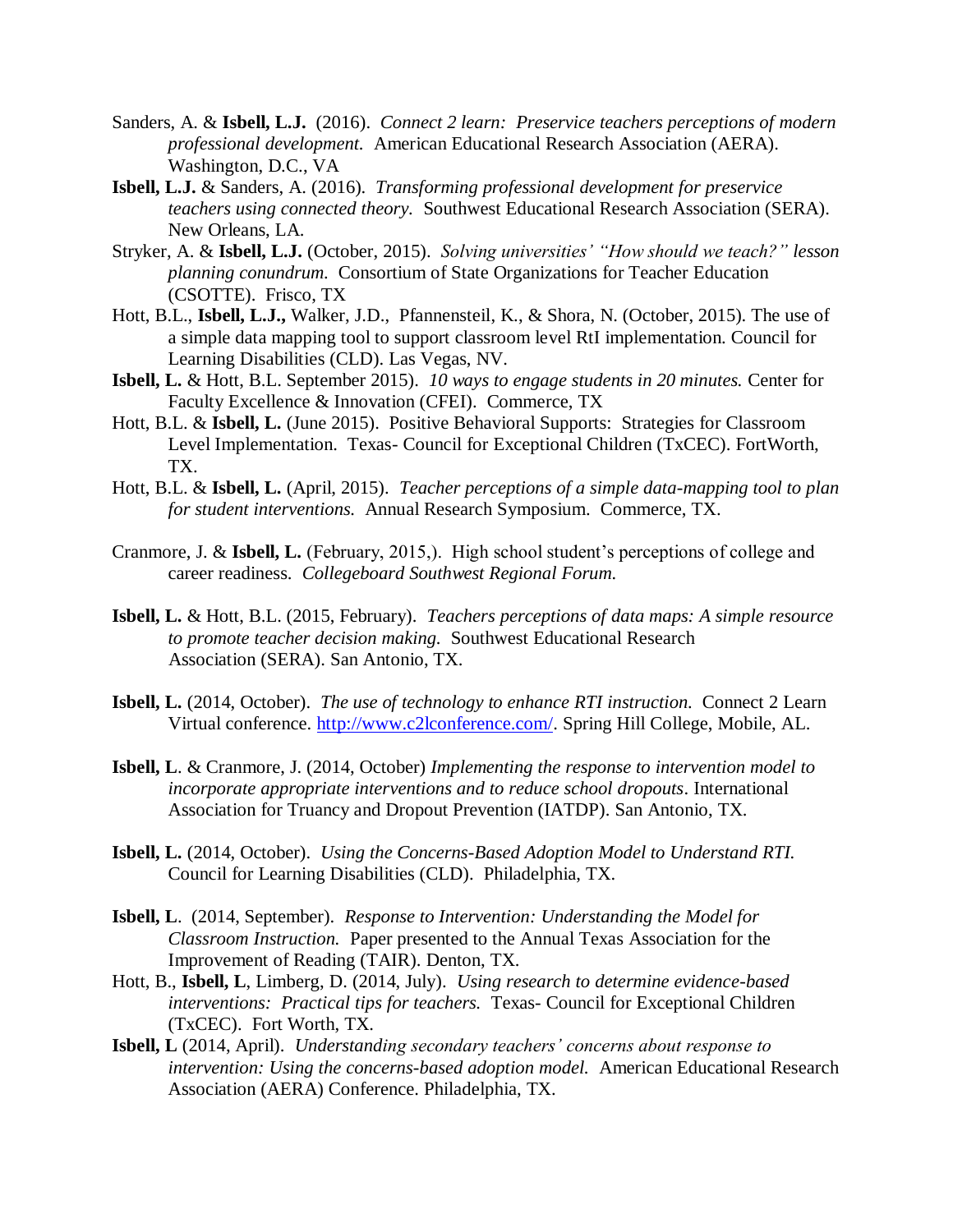**Isbell, L**. (2013, November). *RTI: A strategy to reach all students.* Texas State Teachers Association. TSTA District 4 Conference. Texas Wesleyan University. Fort Worth, TX.

- **Isbell, L.** (2013, September). *Tools for Success.* Doctoral Student Association (DSA). Denton, TX.
- **Isbell, L.** (2013, September). *Talking Points: Reader Response Theory on Modern Fiction.*  Denton, TX.
- **Isbell, L.** (2012, June). *Understanding teacher concerns using RTI as an innovation.* Paper presented to the Curriculum Studies Summer Collaborative (CSSC). Savannah, GA.
- **Isbell, L.** (2012, February) *Educator preparation as a factor in disproportionality.* Paper Presented to the annual Association for Teacher Educators (ATE). San Antonio, TX.
- **Isbell, L.** (2011, October) *Behavior management: Positive psychology to motivate students.*  Paper presented to the annual Community College Humanities Association (CCHA). Fort Worth, TX.
- **Isbell, L.** (2011, September). Positive behavior intervention supports. Paper presented to the Annual Texas Association for the Improvement of Reading (TAIR). Denton, TX.
- **Isbell, L.** (2011, March) *Response to intervention: The need for change.* Paper presented to the annual Educational Research Exchange (ERE). Denton, TX
- **Isbell, L**. (2010, November) *Understanding differences: Transfer and non-transfer portfolio Scores.* Paper presented to the annual Center for Research, Evaluation, and Advancement of Teacher Education (CREATE). Houston, TX
- **Isbell, L.** & Sanders, A. (2010). *Superheroes choose their destinies: The motivating power of choice during reading workshop*. Presented at the North Texas Council of Teachers of E English Language Arts Conference on literacy, Bedford, TX.
- **Isbell, L.,** Sanders, A., Dixon-Krauss, L., & Harris, M. (2010). *UNT alumni perceptions and faculty response*. Presented at the Texas National Association of Multicultural Education, Denton, TX.

### **POST CONFERENCE MATERIALS**

**Isbell, L.** CLD International Conference. *Using the Concerns-Based Adoption Model to U Understand RTI.* Published on CLD International Conference website: [http://www.council-for-learning-disabilities.org/professional-development/2014-annual](file:///E:/Curriculum%20Vita_Isbell/%09http:/www.council-for-learning-disabilities.org/professional-development/2014-annual-%09conference)[conference.](file:///E:/Curriculum%20Vita_Isbell/%09http:/www.council-for-learning-disabilities.org/professional-development/2014-annual-%09conference) (By invitation)

#### *VIRTUAL CONFERENCE*

Sanders, A. & **Isbell, L.** Co-collaborator of virtual conference (2015): <http://www.c2lconference.com/2015-conference.html>

#### **WEBSITE**

**Isbell, L.** & Jones, Chris. Texas A&M University-Commerce Support for edTPA. Website link: [http://www.tamuc.edu/academics/colleges/educationHumanServices/departments/curriculumInst](http://www.tamuc.edu/academics/colleges/educationHumanServices/departments/curriculumInstruction/edTPA/default.aspx) [ruction/edTPA/default.aspx](http://www.tamuc.edu/academics/colleges/educationHumanServices/departments/curriculumInstruction/edTPA/default.aspx)

#### **AWARDS**

# **College of Education Faculty Research Award.**

Hott, B.L. & **Isbell, L.** (April, 2015). *Teacher perceptions of a simple data-mapping tool to plan for student interventions.* Annual Research Symposium. Commerce, TX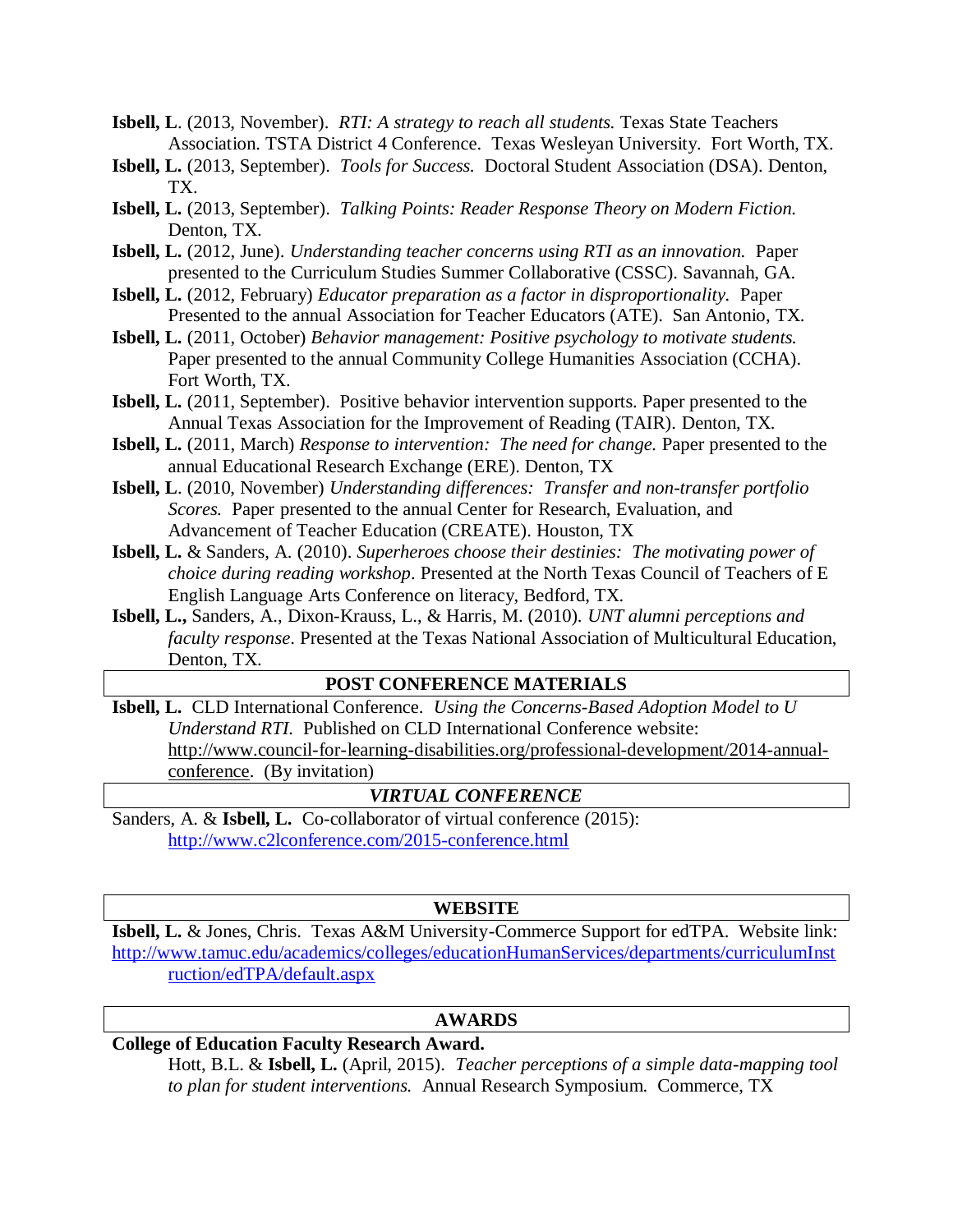## **INVITED LECTURER**

**Spring, 2015.** *RTI: Understanding the model.* SED 400 & 401. SED 404 & 405. Texas A&M-**Commerce** 

**Fall, 2014**. *RTI: Understanding the model.* SED 400 & 401. SED 404 & 405. Texas A&M-**Commerce** 

| <b>REVIEWER ACTIVITIES</b>                                          |  |  |
|---------------------------------------------------------------------|--|--|
| Curriculum & Teaching Dialogue (CTD) Journal                        |  |  |
| Reviewer, Texas Educator Preparation (TxEP) Journal                 |  |  |
| Division chair, Southwest Educational Research Association          |  |  |
| 2019 Outstanding SERA Graduate Paper Review Committee, Southwest    |  |  |
| <b>Educational Research Association</b>                             |  |  |
| Invited reviewer, American Association of Teaching Curriculum       |  |  |
| Division chair, Southwest Educational Research Association          |  |  |
| Discussion chair, Southwest Educational Research Association        |  |  |
| <b>Invited reviewer:</b> Southwest Educational Research Association |  |  |
| Co-creator/editor: Connect 2 Learn Virtual Conference               |  |  |
| Invited reviewer: Texas Council for Learning Disabilities           |  |  |
| Associate Editor/Reviewer: Journal of Teacher Action Research       |  |  |
|                                                                     |  |  |

**SERVICE TO THE UNIVERSITY** Fall 2020 Chancellor's Summit 2020; Virtual Fall 2019 Alternative Certification Advisory Board Committee Presenter, EdTPA Fall 2019 Quality Day Presenter, *Curriculum Mapping* Fall 2019 Chancellor's Summit 2019; San Antonio, TX Fall 2019 Faculty Senator, 2019-2021 Fall 2018 Search Committee Member (4 searches) Curriculum & Instruction Fall 2018 Professional Development Day Co-Coordinator College of Education & Human Services Mesquite, TX Fall 2018 Chancellor's Summit 2018; Laredo, TX Attended and Presented Fall 2017 **Friends of Texas Public Schools Gala** Waco, TX Fall 2017 TEA-Institute of Higher Education (IHE) Stakeholder Convening Search Committee, Counseling Department Advisory Committee Title IX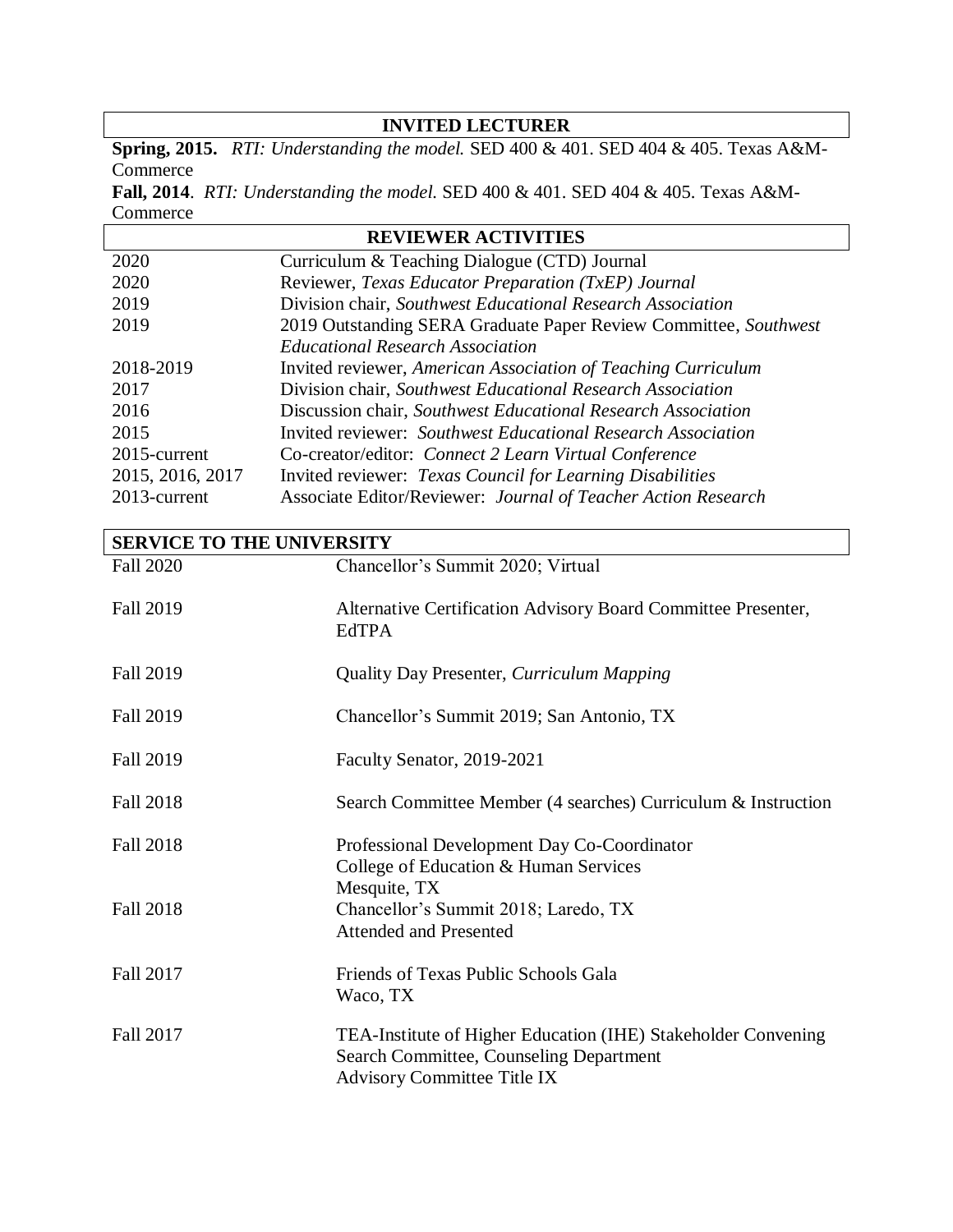| <b>Fall 2016</b>                     | <b>TK20 Faculty Committee</b><br>TAMU Chancellor's Summit 2016<br>Invited to participate in Professional Development Workshop<br>created to connect with colleagues from university all under the<br>Texas A & M University system. San Antonio, TX |
|--------------------------------------|-----------------------------------------------------------------------------------------------------------------------------------------------------------------------------------------------------------------------------------------------------|
| Spring 2016                          | Mane Event, Texas A&M University-Commerce                                                                                                                                                                                                           |
| <b>Fall 2015</b>                     | Search Committee- Educational Psychology & Clinical                                                                                                                                                                                                 |
|                                      | Psychology tenure track positions                                                                                                                                                                                                                   |
| Fall 2015                            | <b>Faculty Senate Committee</b>                                                                                                                                                                                                                     |
| <b>Fall 2015</b>                     | <b>Faculty Development Committee</b>                                                                                                                                                                                                                |
| Fall 2015                            | Department IRB Committee member                                                                                                                                                                                                                     |
| Spring 2015                          | Master's CHEC Cohort Coordinator                                                                                                                                                                                                                    |
| Spring 2015                          | Co-Center Coordinator at CHEC for interns/residents                                                                                                                                                                                                 |
| Spring 2015                          | Mane Event, Texas A&M-Commerce                                                                                                                                                                                                                      |
| Spring 2015                          | Bill Martin Jr., Author table, Floyd Cooper                                                                                                                                                                                                         |
| <b>Fall 2014</b><br><b>Fall 2014</b> | Course Coordinator, ELED 437-STEM course<br><b>TEA Audit Committee Member</b>                                                                                                                                                                       |
| <b>Fall 2014</b>                     |                                                                                                                                                                                                                                                     |
| <b>Fall 2014</b>                     | Mane Event, Texas A&M-Commerce                                                                                                                                                                                                                      |
| <b>Fall 2014</b>                     | Departmental Curriculum Committee Member<br>Dissertation Committee-PhD Candidate in Counseling                                                                                                                                                      |
| Summer/Fall 2014                     | Thesis Committee- MEd Candidate in Special Education                                                                                                                                                                                                |
| Summer 2014                          | Undergraduate Student Orientation, Commerce                                                                                                                                                                                                         |
| Spring 2014                          | Bill Martin Jr., Author table, Steven Kellogg                                                                                                                                                                                                       |
| Spring 2014                          | Search Committees- two search committees to hire two tenure-                                                                                                                                                                                        |
|                                      | track professors                                                                                                                                                                                                                                    |
| Spring 2014                          | Master's Comprehensive Exam-Proctor; Commerce campus                                                                                                                                                                                                |
| Fall 2013-present                    | Master's Committee Member                                                                                                                                                                                                                           |
| Fall 2013- Present                   | CHEC Seminar Design, Teach, Field-based center liaison, member                                                                                                                                                                                      |
| Fall 2013- present                   | Associate Editor, Journal of Teacher Action Research, online                                                                                                                                                                                        |
|                                      | journal                                                                                                                                                                                                                                             |
|                                      | http://www.practicalteacherresearch.com                                                                                                                                                                                                             |
|                                      |                                                                                                                                                                                                                                                     |
| Fall 2013                            | TAMU Chancellor's Summit 2013                                                                                                                                                                                                                       |
|                                      | Invited to participate in Professional Development Workshop                                                                                                                                                                                         |
|                                      | created to connect with colleagues from university all under the                                                                                                                                                                                    |
|                                      | Texas A & M University system.                                                                                                                                                                                                                      |
|                                      |                                                                                                                                                                                                                                                     |
| Fall 2013                            | University Mane Event, Committee Member                                                                                                                                                                                                             |

| <b>SERVICE FOR INTERNATIONAL COMMITTEES</b> |                                                              |  |
|---------------------------------------------|--------------------------------------------------------------|--|
| Spring 2015-present                         | Council for Learning Disabilities: Leadership Academy Cohort |  |
| Fall 2014-present                           | Council for Learning Disabilities Leadership Development     |  |
|                                             | Committee                                                    |  |
| UNIVERSITY PROFESSIONAL DEVELOPENT          |                                                              |  |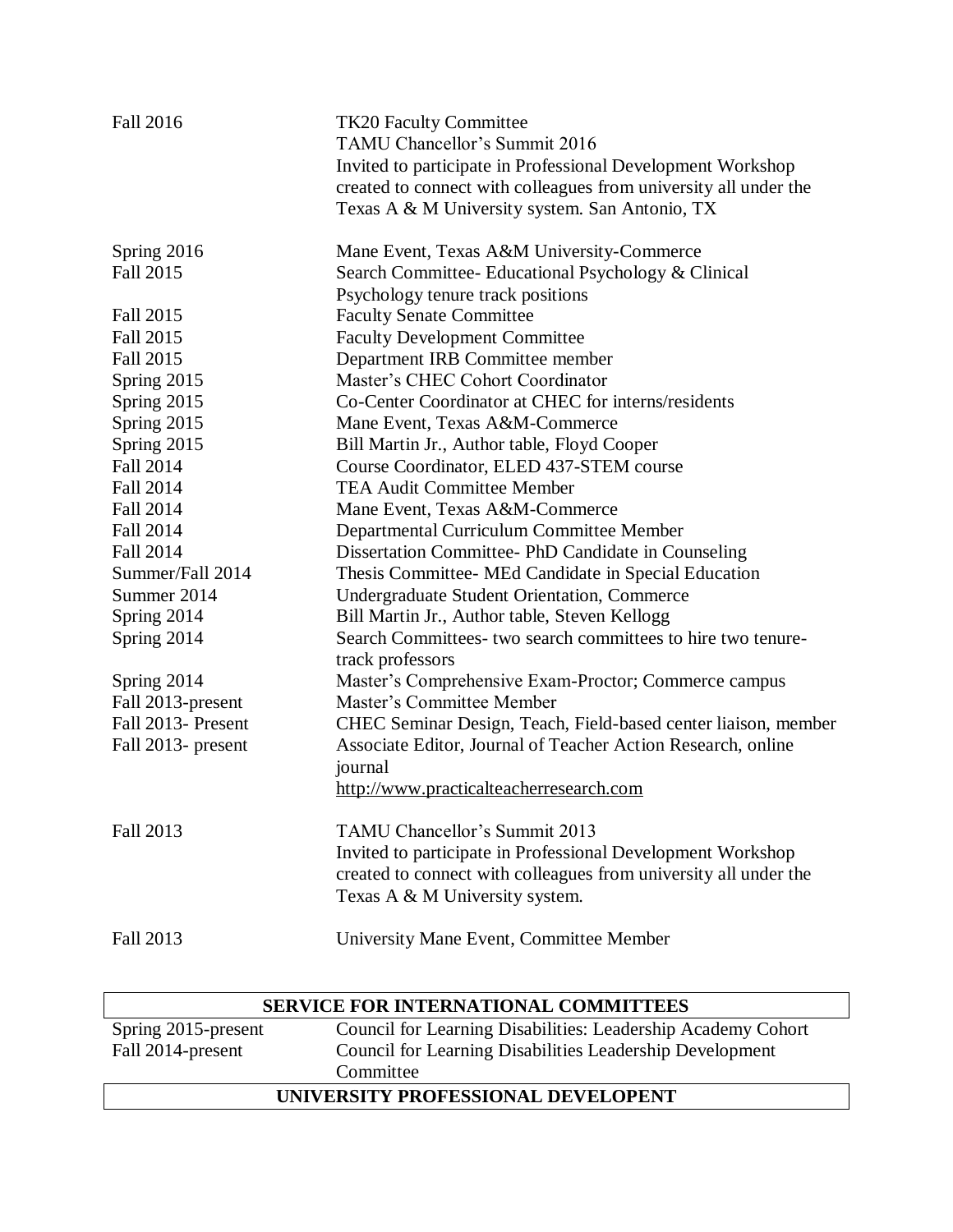| <b>Fall 2019</b><br>Spring 2016<br>Spring 2014<br>Spring 2014<br>Fall 2013                                                                                     | edTPA trainings (Region 10 and webinars)<br>Trust-Based Relational Intervention (TBRI) two day workshop<br>Make a Difference Now- Why Early STEM Education is Essential<br>Performance-based Academic Coaching Teams(PACT) webinar<br><b>IRB</b> Certification Training |  |
|----------------------------------------------------------------------------------------------------------------------------------------------------------------|-------------------------------------------------------------------------------------------------------------------------------------------------------------------------------------------------------------------------------------------------------------------------|--|
| Fall 2013                                                                                                                                                      | <b>Cascade Certification Training</b>                                                                                                                                                                                                                                   |  |
|                                                                                                                                                                | <b>SERVICE TO THE COMMUNITY</b>                                                                                                                                                                                                                                         |  |
| 2018-current                                                                                                                                                   | District Council Committee- Lovejoy ISD                                                                                                                                                                                                                                 |  |
| 2018-2019                                                                                                                                                      | Leadership Lovejoy Committee, Lovejoy ISD                                                                                                                                                                                                                               |  |
| 2014-15                                                                                                                                                        | Education and Training CTE Advisory Board committee, McKinney ISD                                                                                                                                                                                                       |  |
| 2014                                                                                                                                                           | Frisco Family Services Gala, Frisco, TX                                                                                                                                                                                                                                 |  |
| 2010-2013                                                                                                                                                      | Lord of Life Lutheran Church Youth Ministry, Plano, TX                                                                                                                                                                                                                  |  |
| 2011-2012                                                                                                                                                      | District Improvement Team Committee Representative, Frisco, TX                                                                                                                                                                                                          |  |
| 2007-2008                                                                                                                                                      | Plano ISD Faculty School Board Representative, Plano, TX                                                                                                                                                                                                                |  |
| 2007-2008                                                                                                                                                      | Plano ISD Curriculum Strategy Mission, Plano, TX                                                                                                                                                                                                                        |  |
| 2007-2008                                                                                                                                                      | Plano ISD Textbook Adoption Committee, Plano, TX                                                                                                                                                                                                                        |  |
| 2008                                                                                                                                                           | United Way Representative, Plano ISD, Plano, TX                                                                                                                                                                                                                         |  |
| 2008                                                                                                                                                           | Strategic Mission and Vision Committee, Plano ISD, Plano, TX                                                                                                                                                                                                            |  |
| PROFESSIONAL ORGANIZATIONS                                                                                                                                     |                                                                                                                                                                                                                                                                         |  |
| <b>National</b><br>Spring 2014-2019<br>Member, Council for Learning Disabilities (CLD)                                                                         |                                                                                                                                                                                                                                                                         |  |
| Fall 2010- present<br>Member, American Educational Research Association (AERA)<br>Division K: Teaching and Teacher Education<br>Division B: Curriculum Studies |                                                                                                                                                                                                                                                                         |  |

| Fall 2010-present          | Member, Council for Exceptional Children (CEC)                          |
|----------------------------|-------------------------------------------------------------------------|
| Fall 2010-present          | Member, Association for Teacher Education (ATE)                         |
| Regional<br>Fall 2020-2021 | President, Texas Coordinators for Teacher Certification Testing (TCTCT) |

UNT campus liaison 2011-2013